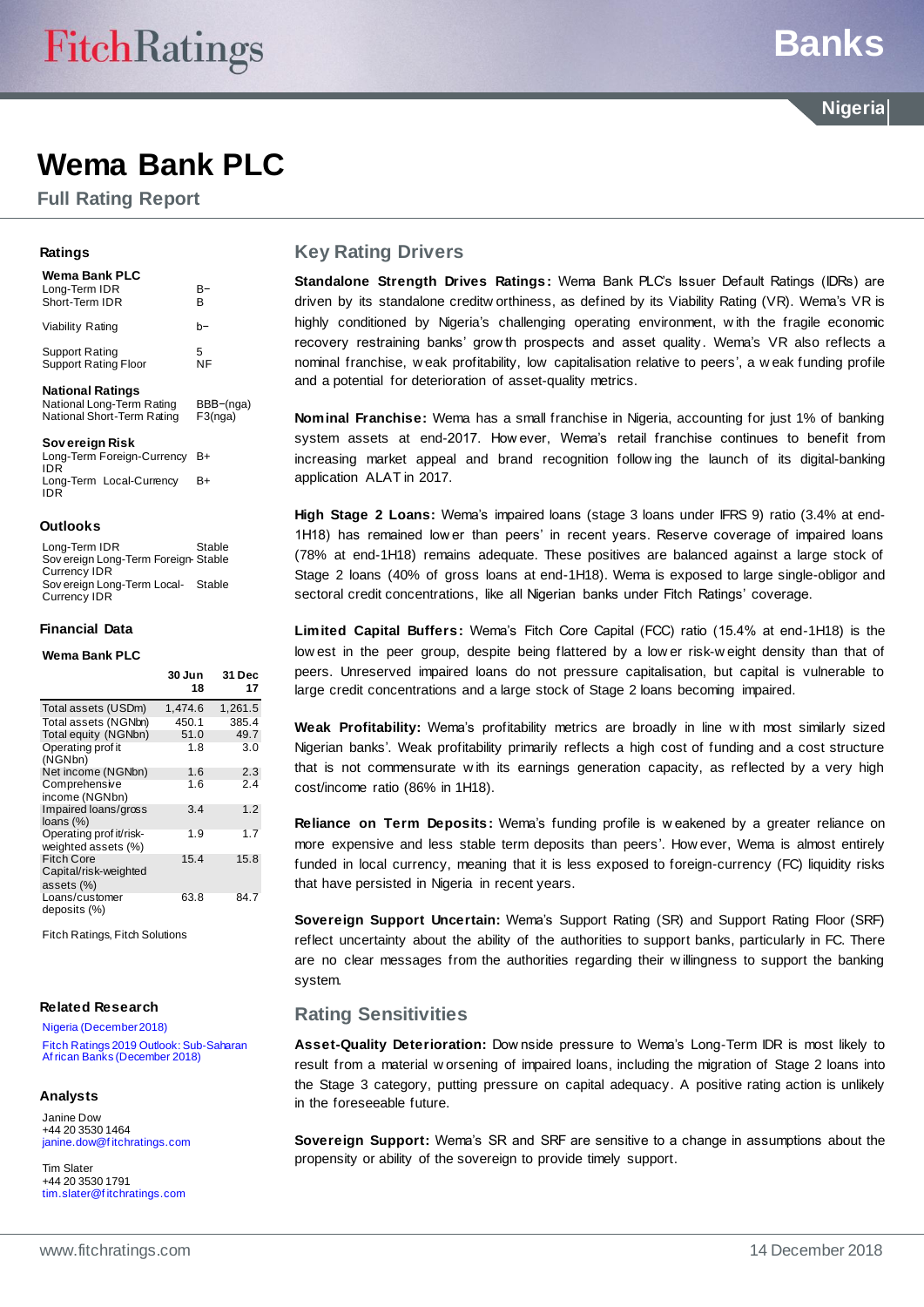## **Operating Environment**

#### Environment Easing but Remains Challenging

Operating conditions continued to improve in 2018 helped by stronger GDP grow th, higher oil prices and output, and the strengthening of the non-oil sector. Conditions also improved ow ing to a significant easing of FC liquidity. As a result, risks in the banking system have abated, reducing pressure on asset quality.

Fitch forecasts Nigeria's GDP grow th to rise to 2.4% in 2018 and 3% in 2019 as the country continues to come out of recession. Grow th turned positive in 2Q17 (full-year grow th w as 0.8%). The resumption of oil production to 2.1 million barrels per day and rising oil prices have increased oil sector output. Additionally, greater FC availability has boosted the non-oil export sectors, particularly agriculture. Fitch expects these trends to continue but notes that oil prices are volatile and tight monetary conditions w ill continue to w eigh on Nigeria's grow th outlook.

The Nigerian naira has fluctuated close to NGN360/US dollar on the Investors & Exporters w indow since its introduction in April 2017. Greater liquidity supply together w ith higher oil prices and production have contributed to the convergence betw een the parallel market and the Investors & Exporters rate. How ever, the foreign-exchange market remains segmented and the continued use of exchange controls inhibits greater FC liquidity and capital inflow s. In Fitch's view , the Central Bank of Nigeria (CBN) is unlikely to make substantial changes to the existing foreign exchange-rate regime before the 2019 elections.

Inflation rose in August and September 2018 after a consistent 18-month decline. Monetary policy has been stable, attempting to strike a balance betw een supporting the naira and controlling import inflation.

Nigeria remains underbanked w ith banking system assets/GDP of 26.1% in 2017. Privatesector credit grow th has stalled, being flat for Fitch-rated banks in 2017 and decreasing by 3% in 1H18. This reflects w eak operating conditions, the crow ding out effect from high T-bill yields and a general risk aversion among banks to grow lending w hen impaired and restructured loans are high.

#### **Company Profile**

#### Nominal Franchise

Wema operates exclusively in Nigeria under a national banking license. We consider Wema to have a nominal franchise, accounting for just 1% of Nigerian banking system assets at end-2017. Wema's retail franchise continues to benefit from increasing market appeal and brand recognition follow ing the launch of its digital banking application ALAT in 2017. Wema has a small market share of retail lending and deposits, but we expect this to grow over the coming years as ALAT gains traction in the market.

### **Management and Strategy**

#### New Chief Executive

Wema has an experienced and stable senior management team that is committed to the bank's transformation. The team w as appointed by Wema's new shareholders follow ing its recapitalisation in 2009. Wema's former chief executive officer/managing director, Segun Oloketuyi, retired in September 2018 and w as replaced by a deputy managing director, Ademola Adebise. We anticipate no change in strategy as a result of this change.

We are not aw are of any material governance concerns at Wema. The board comprises 11 members, of w hich four are executive directors, five are non-executive directors and tw o are independent non-executive directors.



Source: Fitch Ratings, Wema

#### **Related Criteria**

**[Bank Rating Criteria \(October 2018\)](https://www.fitchratings.com/site/re/10044408)** [National Scale Ratings Criteria \(July 2018\)](https://www.fitchratings.com/site/re/10038626)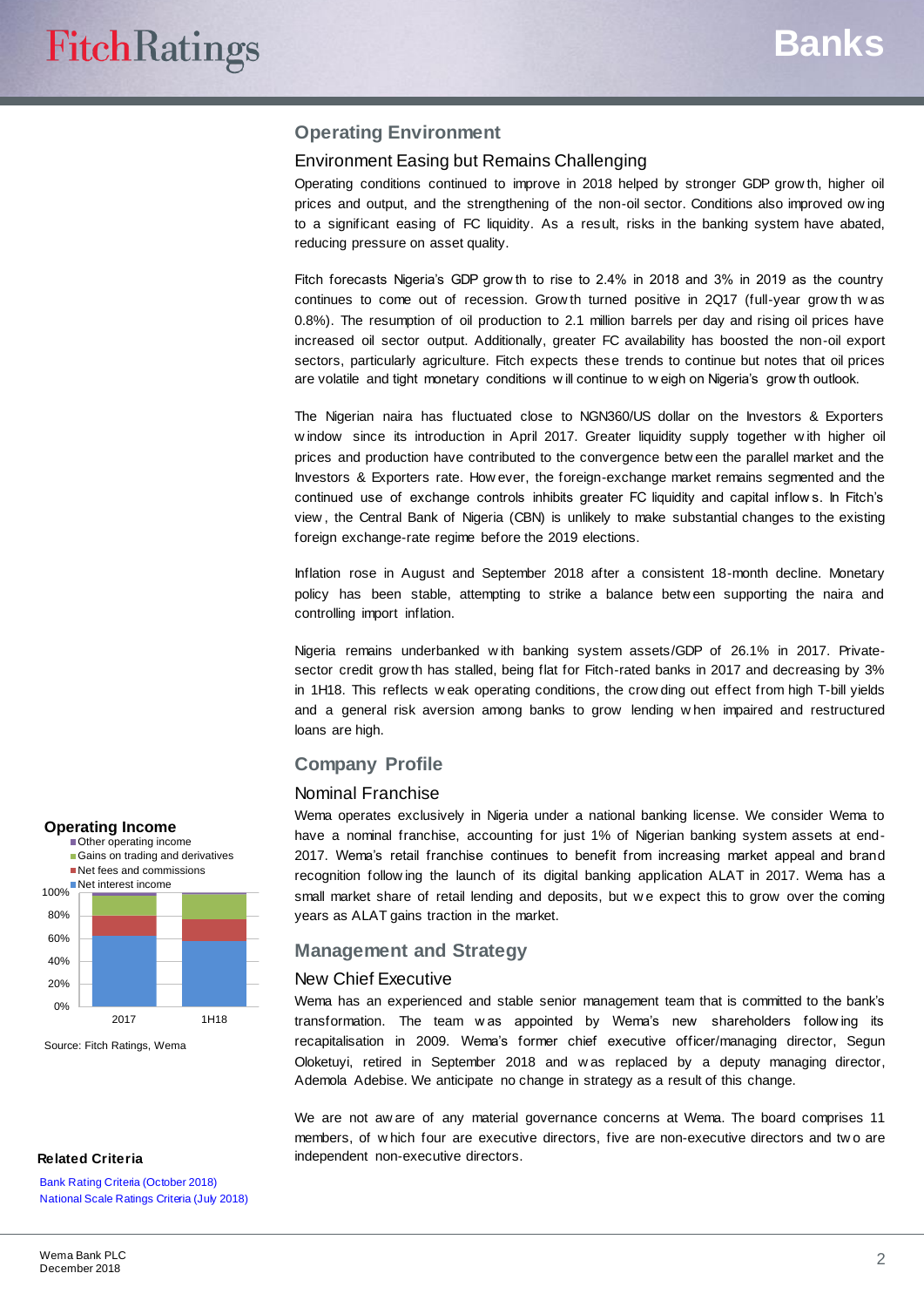#### Digital-Led Growth Strategy

Wema has now entered a grow th phase. Its strategy focuses on grow ing its franchise and market share, particularly w ithin the retail segment, w hich it aims to do by leveraging digital capabilities. Wema has made considerable investments in its ALAT digital bank in this regard. It has also invested in grow ing its branch, agency banking netw orks and advertising, w hich partly explains its high cost/income ratio.

#### **Risk Appetite**

#### Franchise Constrains Customer Selection

Wema's nominal franchise offers little customer selection, meaning that it has a riskier customer base than peers. How ever, Wema has a considerably low er proportion of lending in FC (11% at end-1H18) than peers, w hich we view positively. Wema's limited FC lending is to customers w ith FC receivables, w hich helps to mitigate credit risk.

Wema is exposed to large credit concentrations, as are other Nigerian banks. The largest 20 loans measured at 49% of gross loans and 220% of FCC at end-1H18. The bank has among the low est exposure to the oil and gas sector (20% of gross loans at end-1H18), w hich w e view positively.

#### Higher Growth than Peers'

Wema does not mirror the trend of low loan grow th that we are seeing across the Nigerian banking system. The loan book contracted in 2017, but loan grow th has been historically higher than that of peers and w as 14% in 3Q18. Stronger grow th is driven by the bank's ambitions for a greater market share. We expect loan grow th to continue to outstrip that of peers.

#### **Financial Profile**

Asset Quality *High Stage 2 Loans*

| <b>Key Metrics</b>                                                           |          |          |          |          |
|------------------------------------------------------------------------------|----------|----------|----------|----------|
| (%)                                                                          | End-1H18 | End-2017 | End-2016 | End-2015 |
| Impaired loans/grossloans                                                    | 3.4      | 1.2      | 1.1      | 1.4      |
| Growth of gross loans                                                        | 4.3      | $-4.3$   | 22.2     | 23.5     |
| Loan loss allowances/impaired loans                                          | 77.8     | 167.2    | 117.9    | 92.5     |
| Loan impairment charges/average grossloans <sup>a</sup>                      | 0.3      | 0.9      | 0.1      | $-0.1$   |
| Net charge-offs/average grossloans <sup>a</sup>                              | $-0.0$   | $-0.0$   | 0.3      | 0.0      |
| <sup>a</sup> Annualised<br>Source: Fitch Ratings, Fitch Solutions, Wema Bank |          |          |          |          |

Wema's impaired loans ratio increased to 3.4% at end-1H18 (1.1% at end-2017), but remains the low est of all Nigerian banks under our coverage. Wema did not participate in a number of sectors that have caused asset-quality problems for other Nigerian banks, such as telecoms, upstream oil and gas and pow er. How ever, Stage 2 loans are high at 40% of gross loans at end-1H18.

Reserve coverage of impaired loans w as 78% at end-1H18, w hich w e consider to be adequate. Wema is exposed to high loan-book concentrations by sector and single-obligor, w hich exposes asset quality to event risk.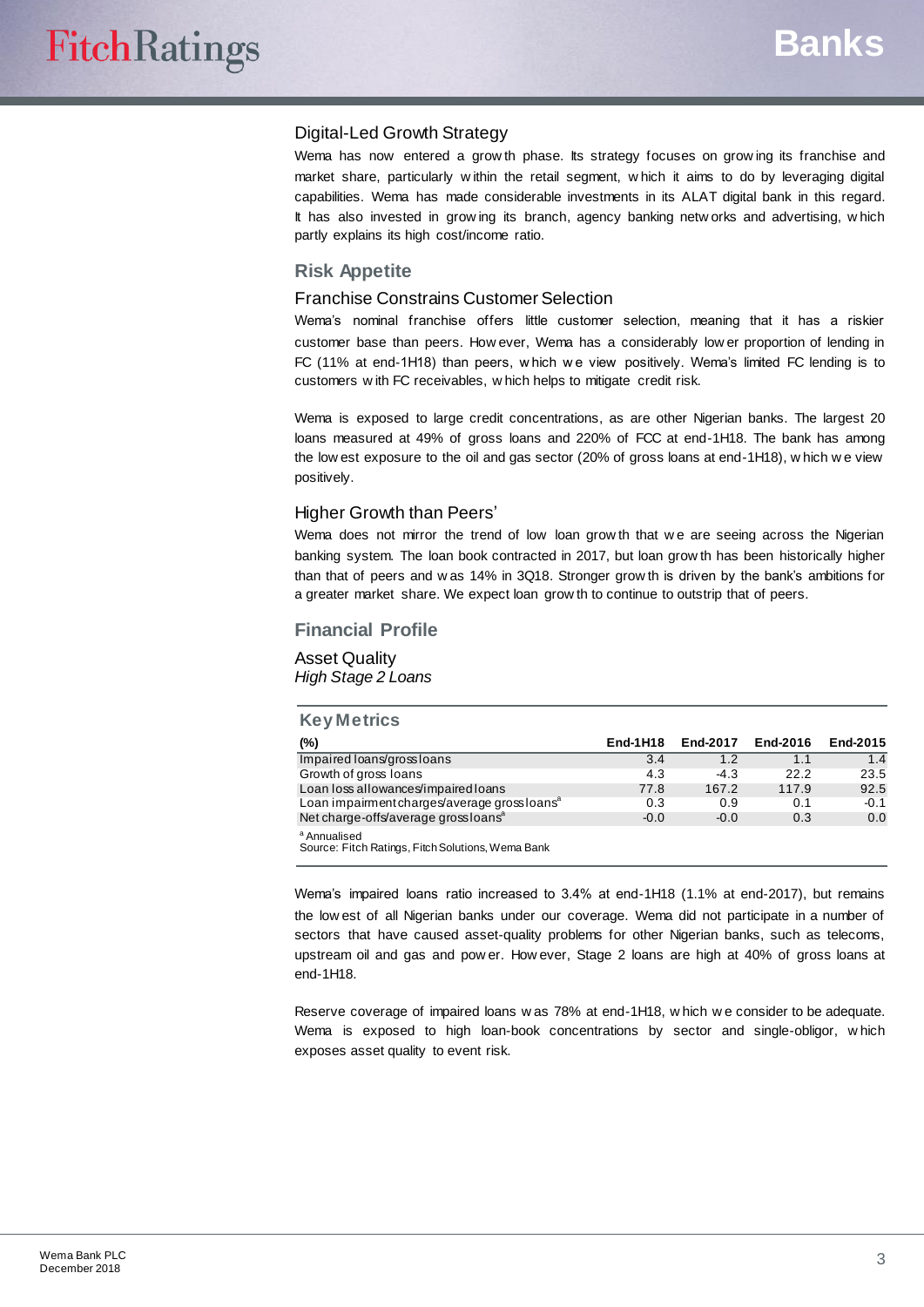#### Earnings and Profitability *Structurally Less Profitable than Peers*

| <b>Key Metrics</b>                                                           |      |      |      |        |
|------------------------------------------------------------------------------|------|------|------|--------|
| $(\%)$                                                                       | 1H18 | 2017 | 2016 | 2015   |
| Operating profit/risk-weighted assets <sup>a</sup>                           | 1.9  | 1.7  | 1.7  | 1.8    |
| Net interest income/average earning assets <sup>a</sup>                      | 6.0  | 6.8  | 7.3  | 7.8    |
| Non-interest income/operating income                                         | 42.2 | 37.5 | 34.3 | 32.6   |
| Loans and securities impairment charges/pre-<br>impairment operating profit  | 16.0 | 42.2 | 11.2 | $-7.4$ |
| Non-interest expense/operating income                                        | 86.3 | 83.8 | 87.1 | 89.4   |
| Operating profit/average total assets <sup>a</sup>                           | 0.9  | 0.8  | 0.8  | 0.8    |
| Net income/average total equity <sup>ª</sup>                                 | 6.3  | 4.7  | 5.5  | 5.1    |
| <sup>a</sup> Annualised<br>Source: Fitch Ratings, Fitch Solutions, Wema Bank |      |      |      |        |

Wema generates among the low est return on risk-w eighted assets of all Nigerian banks under our coverage, despite having the low est risk-w eight density. Key structural w eaknesses of Wema's profitability are its cost control and high cost of funding.

Wema operates w ith the highest cost/income ratio of banks under our coverage, w hich is partly explained by the continued investment in its 'digital bank' initiative. We expect Wema's cost/income ratio to remain around its current level, as per management's guidance on continued investment in digital initiatives and advertising.

Wema's net interest margin is tow ards the low er end of peer group average. Wema has a high asset yield but this is offset by a high cost of funding, w hich reflects its more expensive deposit base. We expect to see Wema's cost of funding gradually improve as it attracts retail deposits through ALAT. Loan impairment charges have not pressured profitability to the extent w e have seen at other banks. Non-interest income has improved during 2017 and 1H18 on greater trading income.

#### Capitalisation and Leverage *Limited Capital Buffers*

| <b>Key Metrics</b>                                          |          |          |          |          |
|-------------------------------------------------------------|----------|----------|----------|----------|
| $(\%)$                                                      | End-1H18 | End-2017 | End-2016 | End-2015 |
| FCC/FCC-adjusted risk-weighted assets                       | 15.4     | 15.8     | 13.7     | 13.5     |
| Tangible common equity/tangible assets                      | 6.8      | 7.6      | 6.5      | 6.2      |
| Impaired loanslessloan lossallowances/Fitch<br>Core Capital | 5.9      | $-6.2$   | $-1.7$   | 0.9      |
| Tier 1 capital ratio                                        | n.a.     | 12.3     | 9.1      | 11.3     |
| Total capital ratio                                         | 13.3     | 14.3     | 11.1     | 15.1     |
| Source: Fitch Ratings, Fitch Solutions, Wema Bank           |          |          |          |          |

Wema's FCC ratio (15.4% at end-1H18) is the low est in the peer group, despite being flattered by a low er risk-w eight density than that of peers. How ever, unreserved impaired loans do not pressure capitalisation as w ith other banks (impaired loans less loan-loss allow ances/FCC w as 5.9% at end-1H18). Capital is vulnerable to large credit concentrations and a large stock of Stage 2 loans becoming impaired.

Regulatory capitalisation is adequate. Wema's total capital ratio increased significantly to 14.3% at end-2017 (end-2016: 11.1%) as a result of a contraction in its loan book and a Tier 2 qualifying subordinated bond issuance. Wema operates w ith just a national banking license, meaning that it must comply w ith a regulatory requirement of just 10%, as opposed to the 15% requirement for banks w ith an international license. Wema has operated w ith negative retained earnings for a number of years, but has now reorganised its capital structure to allow for dividends payments.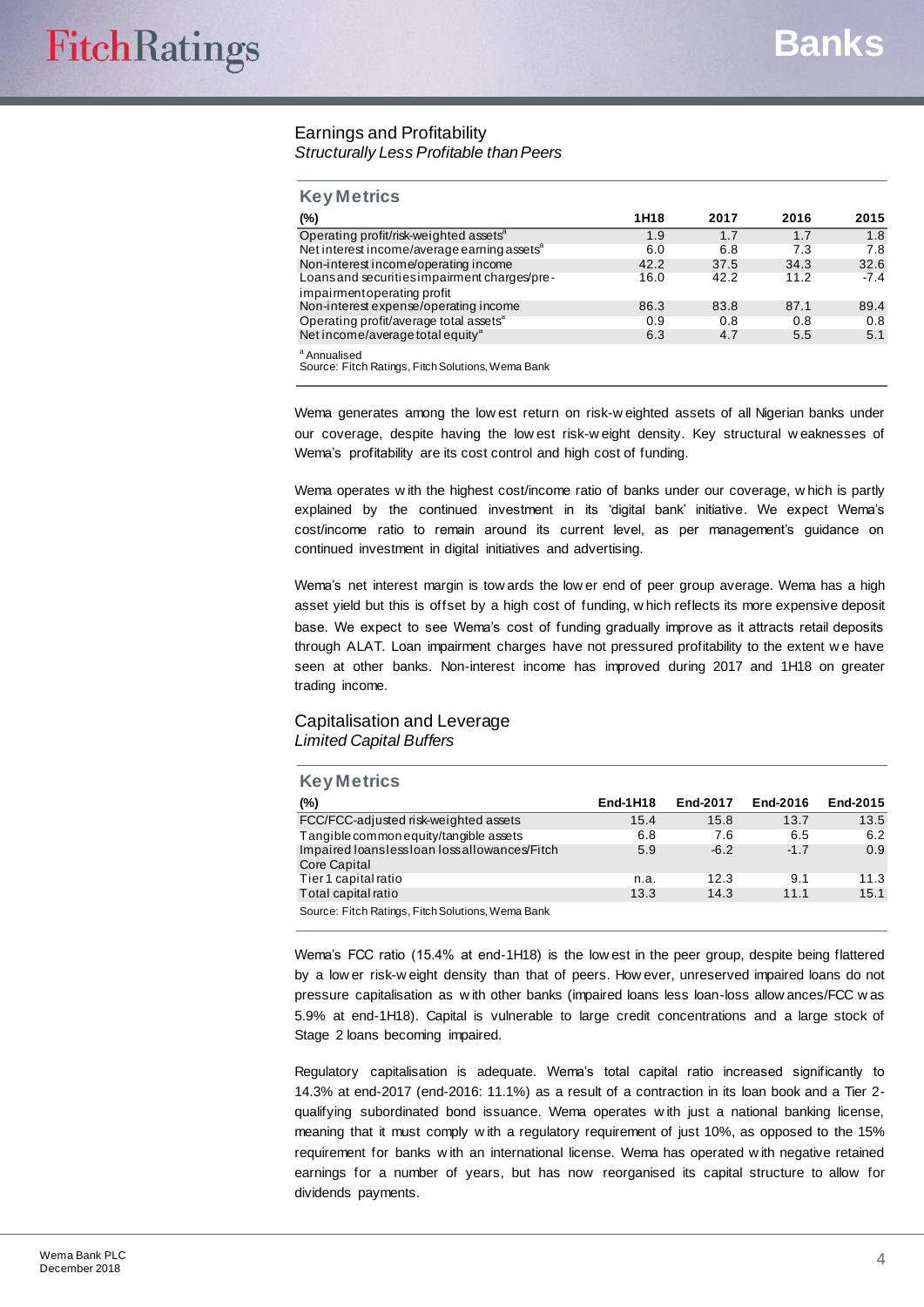# **FitchRatings**

# **Deposits by Type**



## Funding and Liquidity *Reliance on Term Deposits*

| <b>Key Metrics</b>                                         |                 |          |          |          |
|------------------------------------------------------------|-----------------|----------|----------|----------|
| (%)                                                        | <b>End-1H18</b> | End-2017 | End-2016 | End-2015 |
| Loans/customer deposits                                    | 63.8            | 84.7     | 78.8     | 66.0     |
| Customer deposits/total funding (excluding<br>derivatives) | 93.6            | 80.4     | 81.4     | 84.3     |
| Growth of total customer deposits                          | 38.2            | $-10.8$  | 2.3      | 10.1     |
| Source: Fitch Ratings, Fitch Solutions, Wema Bank          |                 |          |          |          |

Wema's funding profile is dominated by customer deposits (94% of total funding at end-1H18). The deposit base is structurally w eaker than peers' as a result of Wema's nominal franchise. This means it has a greater reliance on more expensive and less stable corporate term deposits from the corporate and commercial segments. Fitch expects the deposit base to gradually improve as ALAT gains traction and Wema attracts more stable, inexpensive retail deposits.

On a positive note, Wema is almost entirely funded in local currency. This means it is less exposed to foreign-currency liquidity risks that have persisted in Nigeria in recent years. Wema's loans/customer deposits ratio fell considerably to 64% at end-1H18 (end-2017: 85%) on strong customer deposits grow th (38% in 1H18), w hich has mainly come from large corporate deposits. Management has ambitious loan grow th plans and w e do not expect deposit grow th to continue at this rate.

# **Support**

# Sovereign Support Cannot be Relied On

Fitch considers the authorities' propensity to support the banking system to be high and there is a record of recent support across the sector.

How ever, we believe that sovereign support for Nigerian banks is uncertain given Nigeria's w eak ability to provide support, particularly in FC. In addition, there are no clear messages from the authorities regarding their w illingness to support the banking system. Therefore, the SRFs of all Nigerian banks are at 'No Floor'. This reflects our view that senior creditors cannot rely on receiving full and timely extraordinary support from the authorities if any of the banks become non-viable.





Source: Fitch Ratings, Wema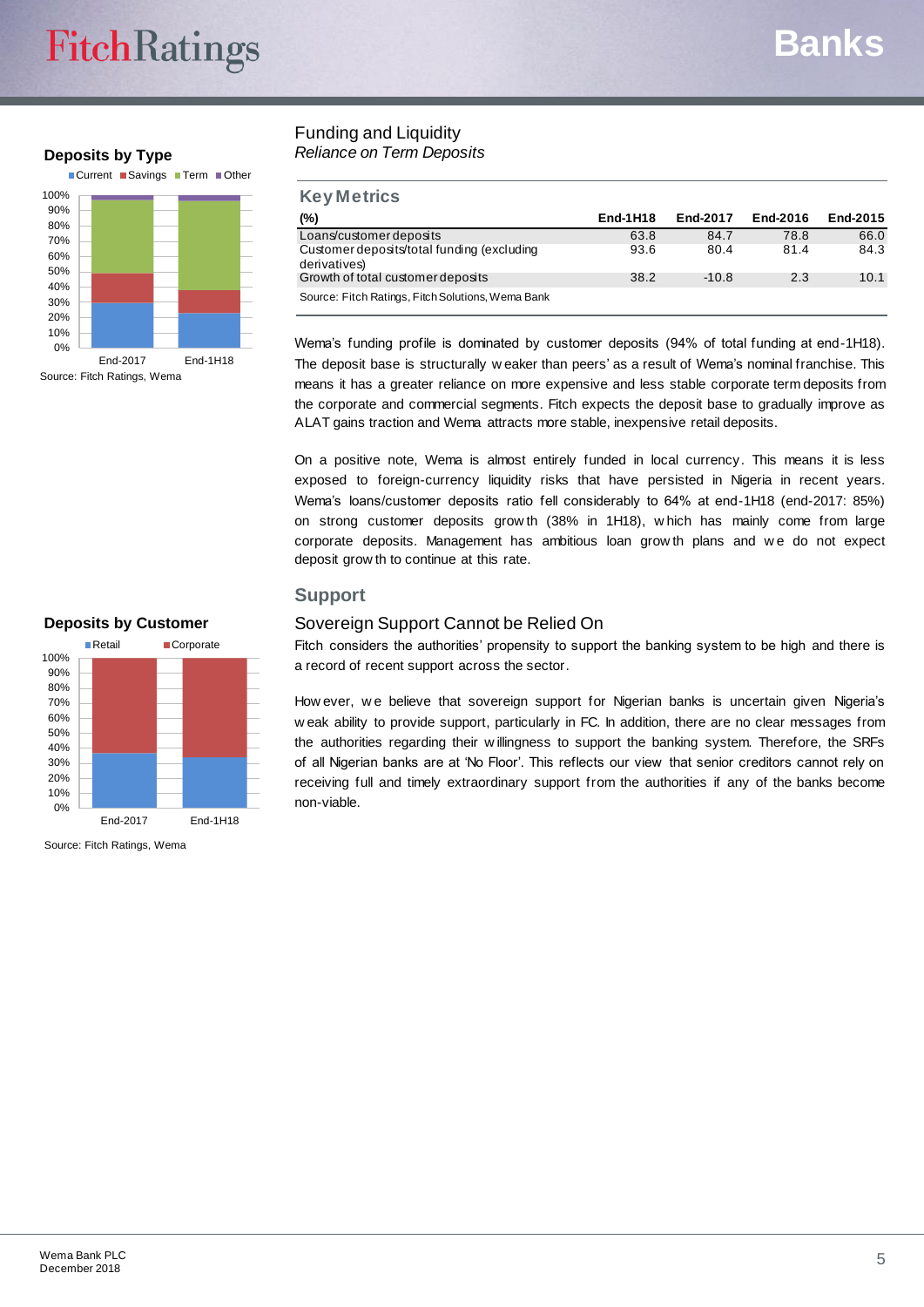**Income Statement**

|                                                                        | 30 Jun 2018 |                                       |                             | 31 Dec 2017 |                             | 31 Dec 2016 |                             | 31 Dec 2015 |                             |
|------------------------------------------------------------------------|-------------|---------------------------------------|-----------------------------|-------------|-----------------------------|-------------|-----------------------------|-------------|-----------------------------|
|                                                                        |             | 6 Months - Interim 6 Months - Interim | As % of                     | Year End    | As % of                     | Year End    | As % of                     | Year End    | As % of                     |
|                                                                        | <b>USDm</b> |                                       | <b>NGNbn</b> Earning Assets |             | <b>NGNbn</b> Earning Assets |             | <b>NGNbn</b> Earning Assets |             | <b>NGNbn</b> Earning Assets |
| 1. Interest Income on Loans                                            | 74.8        | 22.8                                  | 14.44                       | 45.0        | 15.84                       | 38.7        | 12.55                       | 30.3        | 11.61                       |
| 2. Other Interest Income                                               | 8.4         | 2.6                                   | 1.63                        | 7.7         | 2.69                        | 5.8         | 1.87                        | 6.8         | 2.62                        |
| 3. Dividend Income                                                     | 0.0         | 0.0                                   | 0.00                        | 0.2         | 0.06                        | 0.0         | 0.01                        | 0.1         | 0.02                        |
| 4. Gross Interest and Dividend Income                                  | 83.2        | 25.4                                  | 16.07                       | 52.8        | 18.59                       | 44.5        | 14.42                       | 37.2        | 14.25                       |
| 5. Interest Expense on Customer Deposits                               | 45.7        | 13.9                                  | 8.82                        | 23.4        | 8.23                        | 21.4        | 6.94                        | 15.1        | 5.80                        |
| 6. Other Interest Expense                                              | 7.7         | 2.4                                   | 1.50                        | 9.5         | 3.34                        | 4.4         | 1.42                        | 4.3         | 1.64                        |
| 7. Total Interest Expense                                              | 53.4        | 16.3                                  | 10.32                       | 32.9        | 11.57                       | 25.8        | 8.36                        | 19.4        | 7.44                        |
| 8. Net Interest Income                                                 | 29.8        | 9.1                                   | 5.75                        | 19.9        | 7.02                        | 18.7        | 6.07                        | 17.8        | 6.81                        |
| 9. Net Fees and Commissions                                            | 9.8         | 3.0                                   | 1.90                        | 5.6         | 1.99                        | 6.2         | 2.01                        | 5.6         | 2.15                        |
| 10. Net Gains (Losses) on Trading and Derivatives                      | 11.2        | 3.4                                   | 2.16                        | 5.5         | 1.95                        | 2.7         | 0.89                        | 1.8         | 0.71                        |
| 11. Net Gains (Losses) on Assets and Liabilities at FV                 | n.a.        | n.a.                                  |                             | n.a.        |                             | n.a.        |                             | n.a.        |                             |
| 12. Net Gains (Losses) on Other Securities                             |             |                                       | $\overline{\phantom{a}}$    |             | $\overline{\phantom{a}}$    |             | $\overline{\phantom{a}}$    |             |                             |
|                                                                        | n.a.        | n.a.                                  |                             | n.a.        |                             | n.a.        |                             | n.a.        |                             |
| 13. Net Insurance Income                                               | n.a.        | n.a.                                  |                             | n.a.<br>0.8 | $\overline{\phantom{a}}$    | 0.0<br>0.8  | 0.00                        | n.a.        |                             |
| 14. Other Operating Income                                             | 0.7         | 0.2                                   | 0.14                        |             | 0.28                        |             | 0.27                        | 1.2         | 0.45                        |
| 15. Total Non-Interest Operating Income                                | 21.7        | 6.6                                   | 4.20<br>9.95                | 12.0        | 4.21                        | 9.8         | 3.17                        | 8.6         | 3.30                        |
| 16. Total Operating Income                                             | 51.5        | 15.7                                  |                             | 31.9        | 11.23                       | 28.5        | 9.24                        | 26.4        | 10.11                       |
| 17. Personnel Expenses                                                 | 16.4        | 5.0                                   | 3.17                        | 10.2        | 3.57                        | 10.4        | 3.38                        | 9.9         | 3.80                        |
| 18. Other Operating Expenses                                           | 28.1        | 8.6                                   | 5.42                        | 16.6        | 5.83                        | 14.4        | 4.66                        | 13.7        | 5.24                        |
| 19. Total Non-Interest Expenses                                        | 44.5        | 13.6                                  | 8.59                        | 26.7        | 9.41                        | 24.8        | 8.04                        | 23.6        | 9.04                        |
| 20. Equity-accounted Profit/ Loss - Operating                          | n.a.        | n.a.                                  | ÷.                          | n.a.        |                             | n.a.        |                             | n.a.        |                             |
| 21. Pre-Impairment Operating Profit                                    | 7.1         | 2.2                                   | 1.36                        | 5.2         | 1.82                        | 3.7         | 1.19                        | 2.8         | 1.07                        |
| 22. Loan Impairment Charge                                             | 1.1         | 0.3                                   | 0.22                        | 1.9         | 0.68                        | 0.2         | 0.07                        | (0.2)       | (0.08)                      |
| 23. Securities and Other Credit Impairment Charges                     | n.a.        | n.a.                                  | ÷                           | 0.3         | 0.09                        | 0.2         | 0.06                        | n.a.        |                             |
| 24. Operating Profit                                                   | 5.9         | 1.8                                   | 1.15                        | 3.0         | 1.05                        | 3.3         | 1.06                        | 3.0         | 1.15                        |
| 25. Equity-accounted Profit/ Loss - Non-operating                      | n.a.        | n.a.                                  | $\overline{\phantom{a}}$    | n.a.        | $\overline{\phantom{a}}$    | n.a.        | $\overline{\phantom{a}}$    | n.a.        |                             |
| 26. Goodwill Impairment                                                | n.a.        | n.a.                                  |                             | n.a.        |                             | n.a.        | $\sim$                      | n.a.        |                             |
| 27. Non-recurring Income                                               | 0.0         | 0.0                                   | 0.00                        | 0.1         | 0.02                        | 0.0         | 0.00                        | 0.0         | 0.00                        |
| 28. Non-recurring Expense                                              | n.a.        | n.a.                                  |                             | n.a.        |                             | 0.0         | 0.00                        | 0.0         | 0.00                        |
| 29. Change in Fair Value of Own Debt                                   | n.a.        | n.a.                                  | ٠                           | n.a.        | $\overline{\phantom{a}}$    | n.a.        | $\overline{\phantom{a}}$    | n.a.        |                             |
| 30. Other Non-operating Income and Expenses                            | n.a.        | n.a.                                  | $\overline{\phantom{a}}$    | n.a.        | $\sim$                      | n.a.        | $\sim$                      | n.a.        |                             |
| 31. Pre-tax Profit                                                     | 5.9         | 1.8                                   | 1.15                        | 3.1         | 1.08                        | 3.3         | 1.06                        | 3.0         | 1.15                        |
| 32. Tax expense                                                        | 0.8         | 0.2                                   | 0.16                        | 0.8         | 0.27                        | 0.7         | 0.22                        | 0.7         | 0.28                        |
| 33. Profit/Loss from Discontinued Operations                           | n.a.        | n.a.                                  |                             | n.a.        |                             | n.a.        |                             | n.a.        |                             |
| 34. Net Income                                                         | 5.1         | 1.6                                   | 0.99                        | 2.3         | 0.81                        | 2.6         | 0.84                        | 2.3         | 0.87                        |
| 35. Change in Value of AFS Investments                                 | 0.0         | 0.0                                   | 0.01                        | 0.1         | 0.05                        | 0.0         | 0.00                        | (0.0)       | (0.01)                      |
| 36. Revaluation of Fixed Assets                                        | n.a.        | n.a.                                  |                             | n.a.        |                             | n.a.        |                             | n.a.        |                             |
| 37. Currency Translation Differences                                   | n.a.        | n.a.                                  | $\overline{\phantom{a}}$    | n.a.        |                             | n.a.        |                             | n.a.        |                             |
| 38. Remaining OCI Gains/(losses)                                       | 0.0         | 0.0                                   | 0.00                        | 0.0         | 0.00                        | (0.2)       | (0.05)                      | 0.1         | 0.02                        |
| 39. Fitch Comprehensive Income                                         | 5.2         | 1.6                                   | 1.00                        | 2.4         | 0.86                        | 2.4         | 0.79                        | 2.3         | 0.88                        |
| 40. Memo: Profit Allocation to Non-controlling Interests               | n.a.        | n.a.                                  | $\overline{\phantom{a}}$    | n.a.        |                             | n.a.        |                             | n.a.        |                             |
| 41. Memo: Net Income after Allocation to Non-controlling Interests     | 5.1         | 1.6                                   | 0.99                        | 2.3         | 0.81                        | 2.6         | 0.84                        | 2.3         | 0.87                        |
| 42. Memo: Common Dividends Relating to the Period                      | n.a.        | n.a.                                  |                             | n.a.        |                             | 0.0         | 0.00                        | 0.0         | 0.00                        |
| 43. Memo: Preferred Dividends and Interest on Hybrid Capital Accounted | n.a.        | n.a.                                  |                             | n.a.        |                             | 0.0         | 0.00                        | 0.0         | 0.00                        |
| for as Equity Related to the Period                                    |             |                                       |                             |             |                             |             |                             |             |                             |
|                                                                        |             |                                       |                             |             |                             |             |                             |             |                             |

Exchange rate USD1 = NGN305.25 USD1 = NGN305.5 USD1 = NGN305 USD1 = NGN197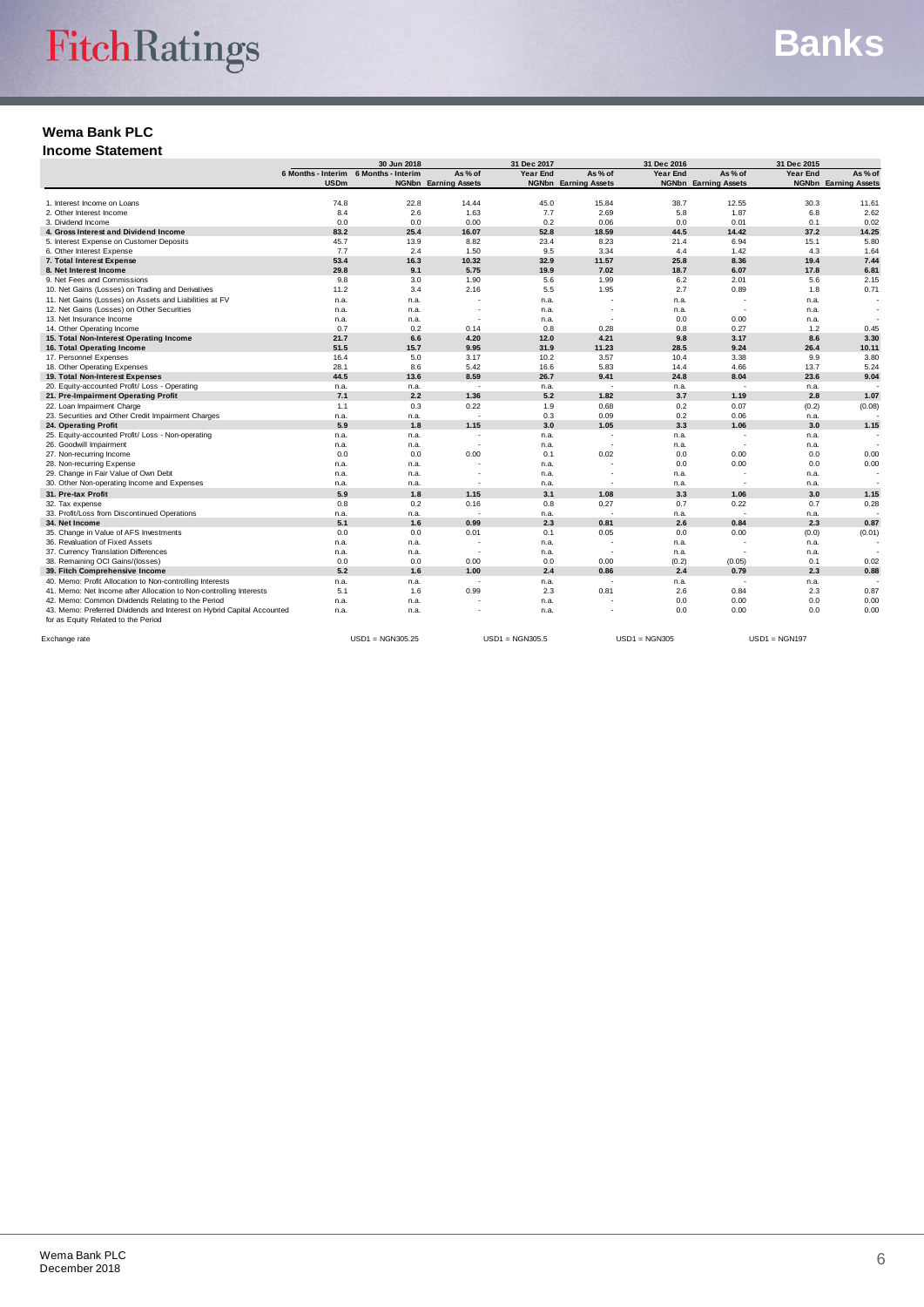#### **Wema Bank PLC Balance Sheet**

| Year End<br>As % of<br>$As \% of$<br>Interim<br>Interim<br>$As \% of$<br>As $%$ of<br>Year End<br>Year End<br><b>USDm</b><br><b>NGNbn</b><br>Assets<br><b>NGNbn</b><br>Assets<br><b>NGNbn</b><br>Assets<br><b>NGNbn</b><br>Assets<br><b>Assets</b><br>A. Loans<br>1. Residential Mortgage Loans<br>n.a.<br>n.a<br>n.a.<br>n.a.<br>n.a.<br>2. Other Mortgage Loans<br>n.a.<br>n.a.<br>0.2<br>0.05<br>0.4<br>0.09<br>0.4<br>0.11<br>3. Other Consumer/ Retail Loans<br>1.52<br>3.17<br>7.7<br>2.00<br>6.4<br>12.6<br>n.a.<br>n.a.<br>4. Corporate & Commercial Loans<br>n.a.<br>n.a.<br>211.6<br>54.89<br>223.0<br>52.95<br>175.0<br>44.11<br>5. Other Loans<br>751.6<br>229.4<br>50.97<br>0.6<br>0.16<br>n.a.<br>n.a.<br>0.67<br>0.61<br>6. Less: Loan Loss Allowances<br>1.10<br>2.8<br>19.7<br>6.0<br>1.33<br>4.2<br>2.4<br>7. Net Loans<br>732.0<br>223.4<br>49.64<br>215.8<br>56.01<br>227.0<br>53.89<br>185.6<br>46.78<br>229.4<br>229.8<br>47.39<br>8. Gross Loans<br>751.6<br>50.97<br>220.1<br>57.11<br>54.57<br>188.0<br>9. Memo: Impaired Loans included above<br>25.3<br>7.7<br>1.71<br>2.5<br>0.66<br>2.4<br>0.57<br>2.6<br>0.66<br>0.87<br>2.2<br>0.58<br>10. Memo: Specific Loan Loss Allowances<br>12.8<br>3.9<br>2.1<br>0.51<br>1.3<br>0.33<br><b>B. Other Earning Assets</b><br>1. Loans and Advances to Banks<br>80.2<br>24.5<br>5.44<br>1.2<br>0.32<br>5.3<br>1.25<br>17.4<br>4.38<br>2. Reverse Repos and Securities Borrowing<br>n.a.<br>n.a.<br>n.a.<br>n.a.<br>n.a.<br>3. Derivatives<br>n.a.<br>n.a.<br>n.a.<br>n.a.<br>n.a.<br>4. Trading Securities and at FV through Income<br>4.41<br>2.60<br>65.1<br>19.9<br>10.0<br>0.2<br>0.06<br>4.7<br>1.18<br>1.80<br>3.2<br>7.6<br>1.92<br>5. Available for Sale Securities<br>26.6<br>8.1<br>9.6<br>2.48<br>0.75<br>6. Held to Maturity Securities<br>140.2<br>42.8<br>9.50<br>47.5<br>12.32<br>72.3<br>17.16<br>45.2<br>11.40<br>7. Other Securities<br>n.a.<br>n.a.<br>n.a.<br>n.a.<br>n.a.<br>15.72<br>17.40<br>14.51<br>8. Total Securities<br>231.8<br>67.1<br>75.7<br>17.97<br>57.6<br>70.8<br>9. Memo: Government Securities included Above<br>194.1<br>59.2<br>13.16<br>49.1<br>12.73<br>60.9<br>14.45<br>42.4<br>10.69<br>10. Memo: Total Securities Pledged<br>53.9<br>16.5<br>3.66<br>25.4<br>6.60<br>16.4<br>3.90<br>16.5<br>4.15<br>11. Equity Investments in Associates<br>n.a.<br>n.a.<br>n.a.<br>n.a.<br>n.a.<br>12. Investments in Property<br>0.01<br>0.01<br>O.1<br>0.0<br>0.0<br>0.4<br>0.09<br>0.4<br>0.10<br>13. Insurance Assets<br>n.a.<br>n.a.<br>n.a.<br>n.a.<br>n.a.<br>14. Other Earning Assets<br>0.0<br>0.00<br>O.O<br>0.00<br>n.a<br>n.a<br>n.a.<br>15. Total Earning Assets<br>1.044.1<br>70.81<br>73.74<br>308.3<br>73.20<br>260.9<br>65.77<br>318.7<br>284.2<br>C. Non-Earning Assets<br>239.2<br>73.0<br>16.22<br>58.4<br>15.15<br>70.5<br>16.74<br>92.6<br>23.33<br>1. Cash and Due From Banks<br>156.3<br>48.2<br>2. Memo: Mandatory Reserves included above<br>47.7<br>10.60<br>37.2<br>9.65<br>11.43<br>53.4<br>13.46<br>3. Foreclosed Assets<br>n.a.<br>n.a.<br>n.a.<br>n.a.<br>n.a.<br>4. Fixed Assets<br>57.6<br>17.6<br>3.91<br>17.1<br>4.43<br>16.6<br>3.94<br>16.0<br>4.02<br>5. Goodwill<br>n.a.<br>n.a.<br>n.a.<br>n.a.<br>n.a.<br>6. Other Intangibles<br>2.6<br>0.8<br>0.18<br>0.8<br>0.20<br>0.4<br>0.09<br>0.5<br>0.12<br>7. Current Tax Assets<br>n.a.<br>n.a.<br>n.a.<br>n.a.<br>n.a.<br>8. Deferred Tax Assets<br>69.7<br>21.3<br>4.73<br>21.3<br>5.52<br>22.2<br>5.26<br>22.6<br>5.69<br>9. Discontinued Operations<br>n.a.<br>n.a.<br>n.a.<br>n.a.<br>n.a.<br>10. Other Assets<br>61.3<br>18.7<br>4.16<br>3.7<br>0.97<br>3.2<br>0.76<br>4.2<br>1.06<br>11. Total Assets<br>,474.6<br>450.1<br>100.00<br>385.4<br>100.00<br>421.2<br>100.00<br>396.7<br>100.00<br>Liabilities and Equity<br>D. Interest-Bearing Liabilities<br>79.84<br>291.6<br>1,177.3<br>359.4<br>260.0<br>69.22<br>285.0<br>71.83<br>1. Total Customer Deposits<br>67.46<br>0.00<br>37.4<br>2. Deposits from Banks<br>0.0<br>0.0<br>26.6<br>6.90<br>8.89<br>0.0<br>0.00<br>3. Repos and Securities Lending<br>n.a.<br>n.a.<br>n.a.<br>n.a.<br>n.a.<br>4. Commercial Paper and Short-term Borrowings<br>15.6<br>4.04<br>$_{0.0}$<br>0.00<br>0.16<br>n.a.<br>n.a<br>0.6<br>5. Customer Deposits and Short-term Funding<br>1.177.3<br>359.4<br>79.84<br>302.1<br>78.39<br>329.0<br>78.11<br>285.6<br>71.99<br>6. Senior Unsecured Debt<br>80.0<br>24.4<br>5.43<br>21.1<br>5.47<br>22.9<br>5.43<br>8.1<br>2.05<br>6.4<br>1.52<br>25.0<br>6.30<br>7. Subordinated Borrowing<br>n.a.<br>n.a.<br>n.a.<br>8. Covered Bonds<br>n.a.<br>n.a.<br>n.a.<br>n.a.<br>n.a.<br>9. Other Long-term Funding<br>19.2<br>4.83<br>n.a.<br>n.a<br>n.a.<br>n.a<br>10. Total LT Funding<br>80.0<br>5.43<br>5.47<br>29.3<br>6.95<br>52.3<br>13.18<br>24.4<br>21.1<br>11. Memo: o/w matures in less than 1 year<br>n.a.<br>n.a.<br>n.a.<br>n.a.<br>n.a.<br>12. Trading Liabilities<br>n.a.<br>n.a<br>n.a.<br>n.a<br>n.a<br>13. Total Funding<br>383.8<br>85.26<br>323.2<br>83.86<br>358.3<br>85.06<br>337.9<br>85.17<br>1.257.3<br>14. Derivatives<br>O.O<br>0.00<br>n.a<br>n.a<br>n.a.<br>n.a<br>15. Total Funding and Derivatives<br>1,257.3<br>383.8<br>85.26<br>323.2<br>83.86<br>358.3<br>85.06<br>337.9<br>85.17<br>E. Non-Interest Bearing Liabilities<br>1. Fair Value Portion of Debt<br>n.a.<br>n.a.<br>n.a.<br>n.a.<br>n.a<br>2. Credit impairment reserves<br>n.a.<br>n.a.<br>n.a.<br>n.a.<br>n.a.<br>3. Reserves for Pensions and Other<br>0.02<br>0.02<br>0.00<br>0.04<br>0.2<br>0.1<br>0.1<br>0.0<br>0.2<br>4. Current Tax Liabilities<br>0.06<br>0.10<br>0.9<br>0.3<br>0.4<br>0.09<br>0.3<br>0.08<br>0.4<br>5. Deferred Tax Liabilities<br>n.a.<br>n.a.<br>n.a.<br>n.a.<br>n.a.<br>6. Other Deferred Liabilities<br>n.a.<br>n.a.<br>n.a.<br>n.a.<br>n.a.<br>7. Discontinued Operations<br>n.a.<br>n.a.<br>n.a.<br>n.a.<br>n.a.<br>8. Insurance Liabilities<br>n.a.<br>n.a.<br>n.a.<br>n.a.<br>n.a.<br>9. Other Liabilities<br>49.2<br>15.0<br>3.33<br>12.1<br>3.13<br>14.1<br>3.34<br>3.08<br>12.2<br><b>10. Total Liabilities</b><br>1.307.6<br>88.67<br>372.7<br>88.49<br>350.7<br>88.39<br>399.1<br>335.7<br>87.11<br>F. Hybrid Capital<br>1. Pref. Shares and Hybrid Capital accounted for as Debt<br>0.0<br>0.00<br>n.a.<br>n.a.<br>n.a.<br>n.a.<br>2. Pref. Shares and Hybrid Capital accounted for as Equity<br>n.a.<br>n.a<br>n.a.<br>n.a<br>n.a.<br>G. Equity<br>11.29<br>1. Common Equity<br>166.5<br>50.8<br>49.6<br>12.86<br>48.3<br>11.47<br>45.9<br>11.56<br>2. Non-controlling Interest<br>n.a.<br>n.a.<br>n.a.<br>n.a.<br>n.a.<br>3. Securities Revaluation Reserves<br>0.5<br>0.2<br>0.03<br>0.1<br>0.04<br>0.2<br>0.05<br>0.2<br>0.05<br>4. Foreign Exchange Revaluation Reserves<br>n.a.<br>n.a.<br>n.a.<br>n.a.<br>n.a.<br>5. Fixed Asset Revaluations and Other Accumulated OCI<br>n.a.<br>n.a<br>n.a.<br>n.a<br>n.a.<br>11.33<br>6. Total Equity<br>167.0<br>51.0<br>49.7<br>12.89<br>48.5<br>11.51<br>46.1<br>11.61<br>7. Memo: Equity plus Pref. Shares and Hybrid Capital accounted for as E<br>11.33<br>48.5<br>167.0<br>51.0<br>49.7<br>12.89<br>11.51<br>46.1<br>11.61<br>8. Total Liabilities and Equity<br>1,474.6<br>100.00<br>385.4<br>100.00<br>421.2<br>100.00<br>396.7<br>100.00<br>450.1<br>9. Memo: Fitch Core Capital<br>94.7<br>28.9<br>6.42<br>27.7<br>7.18<br>25.9<br>6.16<br>23.0<br>5.80<br>$USD1 = NGN305.25$<br>$USD1 = NGN305.5$<br>$USD1 = NGN305$<br>$USD1 = NGN197$<br>Exchange rate |            | 30 Jun 2018 | 31 Dec 2017 |  | 31 Dec 2016 |  | 31 Dec 2015 |  |
|--------------------------------------------------------------------------------------------------------------------------------------------------------------------------------------------------------------------------------------------------------------------------------------------------------------------------------------------------------------------------------------------------------------------------------------------------------------------------------------------------------------------------------------------------------------------------------------------------------------------------------------------------------------------------------------------------------------------------------------------------------------------------------------------------------------------------------------------------------------------------------------------------------------------------------------------------------------------------------------------------------------------------------------------------------------------------------------------------------------------------------------------------------------------------------------------------------------------------------------------------------------------------------------------------------------------------------------------------------------------------------------------------------------------------------------------------------------------------------------------------------------------------------------------------------------------------------------------------------------------------------------------------------------------------------------------------------------------------------------------------------------------------------------------------------------------------------------------------------------------------------------------------------------------------------------------------------------------------------------------------------------------------------------------------------------------------------------------------------------------------------------------------------------------------------------------------------------------------------------------------------------------------------------------------------------------------------------------------------------------------------------------------------------------------------------------------------------------------------------------------------------------------------------------------------------------------------------------------------------------------------------------------------------------------------------------------------------------------------------------------------------------------------------------------------------------------------------------------------------------------------------------------------------------------------------------------------------------------------------------------------------------------------------------------------------------------------------------------------------------------------------------------------------------------------------------------------------------------------------------------------------------------------------------------------------------------------------------------------------------------------------------------------------------------------------------------------------------------------------------------------------------------------------------------------------------------------------------------------------------------------------------------------------------------------------------------------------------------------------------------------------------------------------------------------------------------------------------------------------------------------------------------------------------------------------------------------------------------------------------------------------------------------------------------------------------------------------------------------------------------------------------------------------------------------------------------------------------------------------------------------------------------------------------------------------------------------------------------------------------------------------------------------------------------------------------------------------------------------------------------------------------------------------------------------------------------------------------------------------------------------------------------------------------------------------------------------------------------------------------------------------------------------------------------------------------------------------------------------------------------------------------------------------------------------------------------------------------------------------------------------------------------------------------------------------------------------------------------------------------------------------------------------------------------------------------------------------------------------------------------------------------------------------------------------------------------------------------------------------------------------------------------------------------------------------------------------------------------------------------------------------------------------------------------------------------------------------------------------------------------------------------------------------------------------------------------------------------------------------------------------------------------------------------------------------------------------------------------------------------------------------------------------------------------------------------------------------------------------------------------------------------------------------------------------------------------------------------------------------------------------------------------------------------------------------------------------------------------------------------------------------------------------------------------------------------------------------------------------------------------------------------------------------------------------------------------------------------------------------------------------------------------------------------------------------------------------------------------------------------------------------------------------------------------------------------------------------------------------------------------------------------------------------------------------------------------------------------------------------------------------------------------------------------------------------------------------------------------------------------------------------------------------------------------------------------------------------------------------------------------------------------------------------------------------------------------------------------------------------------------------------------------------------------------------------------------------------------------------------------------------------------------------------------------------------------------------------------------------------------------------------------------|------------|-------------|-------------|--|-------------|--|-------------|--|
|                                                                                                                                                                                                                                                                                                                                                                                                                                                                                                                                                                                                                                                                                                                                                                                                                                                                                                                                                                                                                                                                                                                                                                                                                                                                                                                                                                                                                                                                                                                                                                                                                                                                                                                                                                                                                                                                                                                                                                                                                                                                                                                                                                                                                                                                                                                                                                                                                                                                                                                                                                                                                                                                                                                                                                                                                                                                                                                                                                                                                                                                                                                                                                                                                                                                                                                                                                                                                                                                                                                                                                                                                                                                                                                                                                                                                                                                                                                                                                                                                                                                                                                                                                                                                                                                                                                                                                                                                                                                                                                                                                                                                                                                                                                                                                                                                                                                                                                                                                                                                                                                                                                                                                                                                                                                                                                                                                                                                                                                                                                                                                                                                                                                                                                                                                                                                                                                                                                                                                                                                                                                                                                                                                                                                                                                                                                                                                                                                                                                                                                                                                                                                                                                                                                                                                                                                                                                                                                                                                                                                                                                                                                                                                                                                                                                                                                                                                                                                                                                                                                          | 6 Months - | 6 Months    |             |  |             |  |             |  |
|                                                                                                                                                                                                                                                                                                                                                                                                                                                                                                                                                                                                                                                                                                                                                                                                                                                                                                                                                                                                                                                                                                                                                                                                                                                                                                                                                                                                                                                                                                                                                                                                                                                                                                                                                                                                                                                                                                                                                                                                                                                                                                                                                                                                                                                                                                                                                                                                                                                                                                                                                                                                                                                                                                                                                                                                                                                                                                                                                                                                                                                                                                                                                                                                                                                                                                                                                                                                                                                                                                                                                                                                                                                                                                                                                                                                                                                                                                                                                                                                                                                                                                                                                                                                                                                                                                                                                                                                                                                                                                                                                                                                                                                                                                                                                                                                                                                                                                                                                                                                                                                                                                                                                                                                                                                                                                                                                                                                                                                                                                                                                                                                                                                                                                                                                                                                                                                                                                                                                                                                                                                                                                                                                                                                                                                                                                                                                                                                                                                                                                                                                                                                                                                                                                                                                                                                                                                                                                                                                                                                                                                                                                                                                                                                                                                                                                                                                                                                                                                                                                                          |            |             |             |  |             |  |             |  |
|                                                                                                                                                                                                                                                                                                                                                                                                                                                                                                                                                                                                                                                                                                                                                                                                                                                                                                                                                                                                                                                                                                                                                                                                                                                                                                                                                                                                                                                                                                                                                                                                                                                                                                                                                                                                                                                                                                                                                                                                                                                                                                                                                                                                                                                                                                                                                                                                                                                                                                                                                                                                                                                                                                                                                                                                                                                                                                                                                                                                                                                                                                                                                                                                                                                                                                                                                                                                                                                                                                                                                                                                                                                                                                                                                                                                                                                                                                                                                                                                                                                                                                                                                                                                                                                                                                                                                                                                                                                                                                                                                                                                                                                                                                                                                                                                                                                                                                                                                                                                                                                                                                                                                                                                                                                                                                                                                                                                                                                                                                                                                                                                                                                                                                                                                                                                                                                                                                                                                                                                                                                                                                                                                                                                                                                                                                                                                                                                                                                                                                                                                                                                                                                                                                                                                                                                                                                                                                                                                                                                                                                                                                                                                                                                                                                                                                                                                                                                                                                                                                                          |            |             |             |  |             |  |             |  |
|                                                                                                                                                                                                                                                                                                                                                                                                                                                                                                                                                                                                                                                                                                                                                                                                                                                                                                                                                                                                                                                                                                                                                                                                                                                                                                                                                                                                                                                                                                                                                                                                                                                                                                                                                                                                                                                                                                                                                                                                                                                                                                                                                                                                                                                                                                                                                                                                                                                                                                                                                                                                                                                                                                                                                                                                                                                                                                                                                                                                                                                                                                                                                                                                                                                                                                                                                                                                                                                                                                                                                                                                                                                                                                                                                                                                                                                                                                                                                                                                                                                                                                                                                                                                                                                                                                                                                                                                                                                                                                                                                                                                                                                                                                                                                                                                                                                                                                                                                                                                                                                                                                                                                                                                                                                                                                                                                                                                                                                                                                                                                                                                                                                                                                                                                                                                                                                                                                                                                                                                                                                                                                                                                                                                                                                                                                                                                                                                                                                                                                                                                                                                                                                                                                                                                                                                                                                                                                                                                                                                                                                                                                                                                                                                                                                                                                                                                                                                                                                                                                                          |            |             |             |  |             |  |             |  |
|                                                                                                                                                                                                                                                                                                                                                                                                                                                                                                                                                                                                                                                                                                                                                                                                                                                                                                                                                                                                                                                                                                                                                                                                                                                                                                                                                                                                                                                                                                                                                                                                                                                                                                                                                                                                                                                                                                                                                                                                                                                                                                                                                                                                                                                                                                                                                                                                                                                                                                                                                                                                                                                                                                                                                                                                                                                                                                                                                                                                                                                                                                                                                                                                                                                                                                                                                                                                                                                                                                                                                                                                                                                                                                                                                                                                                                                                                                                                                                                                                                                                                                                                                                                                                                                                                                                                                                                                                                                                                                                                                                                                                                                                                                                                                                                                                                                                                                                                                                                                                                                                                                                                                                                                                                                                                                                                                                                                                                                                                                                                                                                                                                                                                                                                                                                                                                                                                                                                                                                                                                                                                                                                                                                                                                                                                                                                                                                                                                                                                                                                                                                                                                                                                                                                                                                                                                                                                                                                                                                                                                                                                                                                                                                                                                                                                                                                                                                                                                                                                                                          |            |             |             |  |             |  |             |  |
|                                                                                                                                                                                                                                                                                                                                                                                                                                                                                                                                                                                                                                                                                                                                                                                                                                                                                                                                                                                                                                                                                                                                                                                                                                                                                                                                                                                                                                                                                                                                                                                                                                                                                                                                                                                                                                                                                                                                                                                                                                                                                                                                                                                                                                                                                                                                                                                                                                                                                                                                                                                                                                                                                                                                                                                                                                                                                                                                                                                                                                                                                                                                                                                                                                                                                                                                                                                                                                                                                                                                                                                                                                                                                                                                                                                                                                                                                                                                                                                                                                                                                                                                                                                                                                                                                                                                                                                                                                                                                                                                                                                                                                                                                                                                                                                                                                                                                                                                                                                                                                                                                                                                                                                                                                                                                                                                                                                                                                                                                                                                                                                                                                                                                                                                                                                                                                                                                                                                                                                                                                                                                                                                                                                                                                                                                                                                                                                                                                                                                                                                                                                                                                                                                                                                                                                                                                                                                                                                                                                                                                                                                                                                                                                                                                                                                                                                                                                                                                                                                                                          |            |             |             |  |             |  |             |  |
|                                                                                                                                                                                                                                                                                                                                                                                                                                                                                                                                                                                                                                                                                                                                                                                                                                                                                                                                                                                                                                                                                                                                                                                                                                                                                                                                                                                                                                                                                                                                                                                                                                                                                                                                                                                                                                                                                                                                                                                                                                                                                                                                                                                                                                                                                                                                                                                                                                                                                                                                                                                                                                                                                                                                                                                                                                                                                                                                                                                                                                                                                                                                                                                                                                                                                                                                                                                                                                                                                                                                                                                                                                                                                                                                                                                                                                                                                                                                                                                                                                                                                                                                                                                                                                                                                                                                                                                                                                                                                                                                                                                                                                                                                                                                                                                                                                                                                                                                                                                                                                                                                                                                                                                                                                                                                                                                                                                                                                                                                                                                                                                                                                                                                                                                                                                                                                                                                                                                                                                                                                                                                                                                                                                                                                                                                                                                                                                                                                                                                                                                                                                                                                                                                                                                                                                                                                                                                                                                                                                                                                                                                                                                                                                                                                                                                                                                                                                                                                                                                                                          |            |             |             |  |             |  |             |  |
|                                                                                                                                                                                                                                                                                                                                                                                                                                                                                                                                                                                                                                                                                                                                                                                                                                                                                                                                                                                                                                                                                                                                                                                                                                                                                                                                                                                                                                                                                                                                                                                                                                                                                                                                                                                                                                                                                                                                                                                                                                                                                                                                                                                                                                                                                                                                                                                                                                                                                                                                                                                                                                                                                                                                                                                                                                                                                                                                                                                                                                                                                                                                                                                                                                                                                                                                                                                                                                                                                                                                                                                                                                                                                                                                                                                                                                                                                                                                                                                                                                                                                                                                                                                                                                                                                                                                                                                                                                                                                                                                                                                                                                                                                                                                                                                                                                                                                                                                                                                                                                                                                                                                                                                                                                                                                                                                                                                                                                                                                                                                                                                                                                                                                                                                                                                                                                                                                                                                                                                                                                                                                                                                                                                                                                                                                                                                                                                                                                                                                                                                                                                                                                                                                                                                                                                                                                                                                                                                                                                                                                                                                                                                                                                                                                                                                                                                                                                                                                                                                                                          |            |             |             |  |             |  |             |  |
|                                                                                                                                                                                                                                                                                                                                                                                                                                                                                                                                                                                                                                                                                                                                                                                                                                                                                                                                                                                                                                                                                                                                                                                                                                                                                                                                                                                                                                                                                                                                                                                                                                                                                                                                                                                                                                                                                                                                                                                                                                                                                                                                                                                                                                                                                                                                                                                                                                                                                                                                                                                                                                                                                                                                                                                                                                                                                                                                                                                                                                                                                                                                                                                                                                                                                                                                                                                                                                                                                                                                                                                                                                                                                                                                                                                                                                                                                                                                                                                                                                                                                                                                                                                                                                                                                                                                                                                                                                                                                                                                                                                                                                                                                                                                                                                                                                                                                                                                                                                                                                                                                                                                                                                                                                                                                                                                                                                                                                                                                                                                                                                                                                                                                                                                                                                                                                                                                                                                                                                                                                                                                                                                                                                                                                                                                                                                                                                                                                                                                                                                                                                                                                                                                                                                                                                                                                                                                                                                                                                                                                                                                                                                                                                                                                                                                                                                                                                                                                                                                                                          |            |             |             |  |             |  |             |  |
|                                                                                                                                                                                                                                                                                                                                                                                                                                                                                                                                                                                                                                                                                                                                                                                                                                                                                                                                                                                                                                                                                                                                                                                                                                                                                                                                                                                                                                                                                                                                                                                                                                                                                                                                                                                                                                                                                                                                                                                                                                                                                                                                                                                                                                                                                                                                                                                                                                                                                                                                                                                                                                                                                                                                                                                                                                                                                                                                                                                                                                                                                                                                                                                                                                                                                                                                                                                                                                                                                                                                                                                                                                                                                                                                                                                                                                                                                                                                                                                                                                                                                                                                                                                                                                                                                                                                                                                                                                                                                                                                                                                                                                                                                                                                                                                                                                                                                                                                                                                                                                                                                                                                                                                                                                                                                                                                                                                                                                                                                                                                                                                                                                                                                                                                                                                                                                                                                                                                                                                                                                                                                                                                                                                                                                                                                                                                                                                                                                                                                                                                                                                                                                                                                                                                                                                                                                                                                                                                                                                                                                                                                                                                                                                                                                                                                                                                                                                                                                                                                                                          |            |             |             |  |             |  |             |  |
|                                                                                                                                                                                                                                                                                                                                                                                                                                                                                                                                                                                                                                                                                                                                                                                                                                                                                                                                                                                                                                                                                                                                                                                                                                                                                                                                                                                                                                                                                                                                                                                                                                                                                                                                                                                                                                                                                                                                                                                                                                                                                                                                                                                                                                                                                                                                                                                                                                                                                                                                                                                                                                                                                                                                                                                                                                                                                                                                                                                                                                                                                                                                                                                                                                                                                                                                                                                                                                                                                                                                                                                                                                                                                                                                                                                                                                                                                                                                                                                                                                                                                                                                                                                                                                                                                                                                                                                                                                                                                                                                                                                                                                                                                                                                                                                                                                                                                                                                                                                                                                                                                                                                                                                                                                                                                                                                                                                                                                                                                                                                                                                                                                                                                                                                                                                                                                                                                                                                                                                                                                                                                                                                                                                                                                                                                                                                                                                                                                                                                                                                                                                                                                                                                                                                                                                                                                                                                                                                                                                                                                                                                                                                                                                                                                                                                                                                                                                                                                                                                                                          |            |             |             |  |             |  |             |  |
|                                                                                                                                                                                                                                                                                                                                                                                                                                                                                                                                                                                                                                                                                                                                                                                                                                                                                                                                                                                                                                                                                                                                                                                                                                                                                                                                                                                                                                                                                                                                                                                                                                                                                                                                                                                                                                                                                                                                                                                                                                                                                                                                                                                                                                                                                                                                                                                                                                                                                                                                                                                                                                                                                                                                                                                                                                                                                                                                                                                                                                                                                                                                                                                                                                                                                                                                                                                                                                                                                                                                                                                                                                                                                                                                                                                                                                                                                                                                                                                                                                                                                                                                                                                                                                                                                                                                                                                                                                                                                                                                                                                                                                                                                                                                                                                                                                                                                                                                                                                                                                                                                                                                                                                                                                                                                                                                                                                                                                                                                                                                                                                                                                                                                                                                                                                                                                                                                                                                                                                                                                                                                                                                                                                                                                                                                                                                                                                                                                                                                                                                                                                                                                                                                                                                                                                                                                                                                                                                                                                                                                                                                                                                                                                                                                                                                                                                                                                                                                                                                                                          |            |             |             |  |             |  |             |  |
|                                                                                                                                                                                                                                                                                                                                                                                                                                                                                                                                                                                                                                                                                                                                                                                                                                                                                                                                                                                                                                                                                                                                                                                                                                                                                                                                                                                                                                                                                                                                                                                                                                                                                                                                                                                                                                                                                                                                                                                                                                                                                                                                                                                                                                                                                                                                                                                                                                                                                                                                                                                                                                                                                                                                                                                                                                                                                                                                                                                                                                                                                                                                                                                                                                                                                                                                                                                                                                                                                                                                                                                                                                                                                                                                                                                                                                                                                                                                                                                                                                                                                                                                                                                                                                                                                                                                                                                                                                                                                                                                                                                                                                                                                                                                                                                                                                                                                                                                                                                                                                                                                                                                                                                                                                                                                                                                                                                                                                                                                                                                                                                                                                                                                                                                                                                                                                                                                                                                                                                                                                                                                                                                                                                                                                                                                                                                                                                                                                                                                                                                                                                                                                                                                                                                                                                                                                                                                                                                                                                                                                                                                                                                                                                                                                                                                                                                                                                                                                                                                                                          |            |             |             |  |             |  |             |  |
|                                                                                                                                                                                                                                                                                                                                                                                                                                                                                                                                                                                                                                                                                                                                                                                                                                                                                                                                                                                                                                                                                                                                                                                                                                                                                                                                                                                                                                                                                                                                                                                                                                                                                                                                                                                                                                                                                                                                                                                                                                                                                                                                                                                                                                                                                                                                                                                                                                                                                                                                                                                                                                                                                                                                                                                                                                                                                                                                                                                                                                                                                                                                                                                                                                                                                                                                                                                                                                                                                                                                                                                                                                                                                                                                                                                                                                                                                                                                                                                                                                                                                                                                                                                                                                                                                                                                                                                                                                                                                                                                                                                                                                                                                                                                                                                                                                                                                                                                                                                                                                                                                                                                                                                                                                                                                                                                                                                                                                                                                                                                                                                                                                                                                                                                                                                                                                                                                                                                                                                                                                                                                                                                                                                                                                                                                                                                                                                                                                                                                                                                                                                                                                                                                                                                                                                                                                                                                                                                                                                                                                                                                                                                                                                                                                                                                                                                                                                                                                                                                                                          |            |             |             |  |             |  |             |  |
|                                                                                                                                                                                                                                                                                                                                                                                                                                                                                                                                                                                                                                                                                                                                                                                                                                                                                                                                                                                                                                                                                                                                                                                                                                                                                                                                                                                                                                                                                                                                                                                                                                                                                                                                                                                                                                                                                                                                                                                                                                                                                                                                                                                                                                                                                                                                                                                                                                                                                                                                                                                                                                                                                                                                                                                                                                                                                                                                                                                                                                                                                                                                                                                                                                                                                                                                                                                                                                                                                                                                                                                                                                                                                                                                                                                                                                                                                                                                                                                                                                                                                                                                                                                                                                                                                                                                                                                                                                                                                                                                                                                                                                                                                                                                                                                                                                                                                                                                                                                                                                                                                                                                                                                                                                                                                                                                                                                                                                                                                                                                                                                                                                                                                                                                                                                                                                                                                                                                                                                                                                                                                                                                                                                                                                                                                                                                                                                                                                                                                                                                                                                                                                                                                                                                                                                                                                                                                                                                                                                                                                                                                                                                                                                                                                                                                                                                                                                                                                                                                                                          |            |             |             |  |             |  |             |  |
|                                                                                                                                                                                                                                                                                                                                                                                                                                                                                                                                                                                                                                                                                                                                                                                                                                                                                                                                                                                                                                                                                                                                                                                                                                                                                                                                                                                                                                                                                                                                                                                                                                                                                                                                                                                                                                                                                                                                                                                                                                                                                                                                                                                                                                                                                                                                                                                                                                                                                                                                                                                                                                                                                                                                                                                                                                                                                                                                                                                                                                                                                                                                                                                                                                                                                                                                                                                                                                                                                                                                                                                                                                                                                                                                                                                                                                                                                                                                                                                                                                                                                                                                                                                                                                                                                                                                                                                                                                                                                                                                                                                                                                                                                                                                                                                                                                                                                                                                                                                                                                                                                                                                                                                                                                                                                                                                                                                                                                                                                                                                                                                                                                                                                                                                                                                                                                                                                                                                                                                                                                                                                                                                                                                                                                                                                                                                                                                                                                                                                                                                                                                                                                                                                                                                                                                                                                                                                                                                                                                                                                                                                                                                                                                                                                                                                                                                                                                                                                                                                                                          |            |             |             |  |             |  |             |  |
|                                                                                                                                                                                                                                                                                                                                                                                                                                                                                                                                                                                                                                                                                                                                                                                                                                                                                                                                                                                                                                                                                                                                                                                                                                                                                                                                                                                                                                                                                                                                                                                                                                                                                                                                                                                                                                                                                                                                                                                                                                                                                                                                                                                                                                                                                                                                                                                                                                                                                                                                                                                                                                                                                                                                                                                                                                                                                                                                                                                                                                                                                                                                                                                                                                                                                                                                                                                                                                                                                                                                                                                                                                                                                                                                                                                                                                                                                                                                                                                                                                                                                                                                                                                                                                                                                                                                                                                                                                                                                                                                                                                                                                                                                                                                                                                                                                                                                                                                                                                                                                                                                                                                                                                                                                                                                                                                                                                                                                                                                                                                                                                                                                                                                                                                                                                                                                                                                                                                                                                                                                                                                                                                                                                                                                                                                                                                                                                                                                                                                                                                                                                                                                                                                                                                                                                                                                                                                                                                                                                                                                                                                                                                                                                                                                                                                                                                                                                                                                                                                                                          |            |             |             |  |             |  |             |  |
|                                                                                                                                                                                                                                                                                                                                                                                                                                                                                                                                                                                                                                                                                                                                                                                                                                                                                                                                                                                                                                                                                                                                                                                                                                                                                                                                                                                                                                                                                                                                                                                                                                                                                                                                                                                                                                                                                                                                                                                                                                                                                                                                                                                                                                                                                                                                                                                                                                                                                                                                                                                                                                                                                                                                                                                                                                                                                                                                                                                                                                                                                                                                                                                                                                                                                                                                                                                                                                                                                                                                                                                                                                                                                                                                                                                                                                                                                                                                                                                                                                                                                                                                                                                                                                                                                                                                                                                                                                                                                                                                                                                                                                                                                                                                                                                                                                                                                                                                                                                                                                                                                                                                                                                                                                                                                                                                                                                                                                                                                                                                                                                                                                                                                                                                                                                                                                                                                                                                                                                                                                                                                                                                                                                                                                                                                                                                                                                                                                                                                                                                                                                                                                                                                                                                                                                                                                                                                                                                                                                                                                                                                                                                                                                                                                                                                                                                                                                                                                                                                                                          |            |             |             |  |             |  |             |  |
|                                                                                                                                                                                                                                                                                                                                                                                                                                                                                                                                                                                                                                                                                                                                                                                                                                                                                                                                                                                                                                                                                                                                                                                                                                                                                                                                                                                                                                                                                                                                                                                                                                                                                                                                                                                                                                                                                                                                                                                                                                                                                                                                                                                                                                                                                                                                                                                                                                                                                                                                                                                                                                                                                                                                                                                                                                                                                                                                                                                                                                                                                                                                                                                                                                                                                                                                                                                                                                                                                                                                                                                                                                                                                                                                                                                                                                                                                                                                                                                                                                                                                                                                                                                                                                                                                                                                                                                                                                                                                                                                                                                                                                                                                                                                                                                                                                                                                                                                                                                                                                                                                                                                                                                                                                                                                                                                                                                                                                                                                                                                                                                                                                                                                                                                                                                                                                                                                                                                                                                                                                                                                                                                                                                                                                                                                                                                                                                                                                                                                                                                                                                                                                                                                                                                                                                                                                                                                                                                                                                                                                                                                                                                                                                                                                                                                                                                                                                                                                                                                                                          |            |             |             |  |             |  |             |  |
|                                                                                                                                                                                                                                                                                                                                                                                                                                                                                                                                                                                                                                                                                                                                                                                                                                                                                                                                                                                                                                                                                                                                                                                                                                                                                                                                                                                                                                                                                                                                                                                                                                                                                                                                                                                                                                                                                                                                                                                                                                                                                                                                                                                                                                                                                                                                                                                                                                                                                                                                                                                                                                                                                                                                                                                                                                                                                                                                                                                                                                                                                                                                                                                                                                                                                                                                                                                                                                                                                                                                                                                                                                                                                                                                                                                                                                                                                                                                                                                                                                                                                                                                                                                                                                                                                                                                                                                                                                                                                                                                                                                                                                                                                                                                                                                                                                                                                                                                                                                                                                                                                                                                                                                                                                                                                                                                                                                                                                                                                                                                                                                                                                                                                                                                                                                                                                                                                                                                                                                                                                                                                                                                                                                                                                                                                                                                                                                                                                                                                                                                                                                                                                                                                                                                                                                                                                                                                                                                                                                                                                                                                                                                                                                                                                                                                                                                                                                                                                                                                                                          |            |             |             |  |             |  |             |  |
|                                                                                                                                                                                                                                                                                                                                                                                                                                                                                                                                                                                                                                                                                                                                                                                                                                                                                                                                                                                                                                                                                                                                                                                                                                                                                                                                                                                                                                                                                                                                                                                                                                                                                                                                                                                                                                                                                                                                                                                                                                                                                                                                                                                                                                                                                                                                                                                                                                                                                                                                                                                                                                                                                                                                                                                                                                                                                                                                                                                                                                                                                                                                                                                                                                                                                                                                                                                                                                                                                                                                                                                                                                                                                                                                                                                                                                                                                                                                                                                                                                                                                                                                                                                                                                                                                                                                                                                                                                                                                                                                                                                                                                                                                                                                                                                                                                                                                                                                                                                                                                                                                                                                                                                                                                                                                                                                                                                                                                                                                                                                                                                                                                                                                                                                                                                                                                                                                                                                                                                                                                                                                                                                                                                                                                                                                                                                                                                                                                                                                                                                                                                                                                                                                                                                                                                                                                                                                                                                                                                                                                                                                                                                                                                                                                                                                                                                                                                                                                                                                                                          |            |             |             |  |             |  |             |  |
|                                                                                                                                                                                                                                                                                                                                                                                                                                                                                                                                                                                                                                                                                                                                                                                                                                                                                                                                                                                                                                                                                                                                                                                                                                                                                                                                                                                                                                                                                                                                                                                                                                                                                                                                                                                                                                                                                                                                                                                                                                                                                                                                                                                                                                                                                                                                                                                                                                                                                                                                                                                                                                                                                                                                                                                                                                                                                                                                                                                                                                                                                                                                                                                                                                                                                                                                                                                                                                                                                                                                                                                                                                                                                                                                                                                                                                                                                                                                                                                                                                                                                                                                                                                                                                                                                                                                                                                                                                                                                                                                                                                                                                                                                                                                                                                                                                                                                                                                                                                                                                                                                                                                                                                                                                                                                                                                                                                                                                                                                                                                                                                                                                                                                                                                                                                                                                                                                                                                                                                                                                                                                                                                                                                                                                                                                                                                                                                                                                                                                                                                                                                                                                                                                                                                                                                                                                                                                                                                                                                                                                                                                                                                                                                                                                                                                                                                                                                                                                                                                                                          |            |             |             |  |             |  |             |  |
|                                                                                                                                                                                                                                                                                                                                                                                                                                                                                                                                                                                                                                                                                                                                                                                                                                                                                                                                                                                                                                                                                                                                                                                                                                                                                                                                                                                                                                                                                                                                                                                                                                                                                                                                                                                                                                                                                                                                                                                                                                                                                                                                                                                                                                                                                                                                                                                                                                                                                                                                                                                                                                                                                                                                                                                                                                                                                                                                                                                                                                                                                                                                                                                                                                                                                                                                                                                                                                                                                                                                                                                                                                                                                                                                                                                                                                                                                                                                                                                                                                                                                                                                                                                                                                                                                                                                                                                                                                                                                                                                                                                                                                                                                                                                                                                                                                                                                                                                                                                                                                                                                                                                                                                                                                                                                                                                                                                                                                                                                                                                                                                                                                                                                                                                                                                                                                                                                                                                                                                                                                                                                                                                                                                                                                                                                                                                                                                                                                                                                                                                                                                                                                                                                                                                                                                                                                                                                                                                                                                                                                                                                                                                                                                                                                                                                                                                                                                                                                                                                                                          |            |             |             |  |             |  |             |  |
|                                                                                                                                                                                                                                                                                                                                                                                                                                                                                                                                                                                                                                                                                                                                                                                                                                                                                                                                                                                                                                                                                                                                                                                                                                                                                                                                                                                                                                                                                                                                                                                                                                                                                                                                                                                                                                                                                                                                                                                                                                                                                                                                                                                                                                                                                                                                                                                                                                                                                                                                                                                                                                                                                                                                                                                                                                                                                                                                                                                                                                                                                                                                                                                                                                                                                                                                                                                                                                                                                                                                                                                                                                                                                                                                                                                                                                                                                                                                                                                                                                                                                                                                                                                                                                                                                                                                                                                                                                                                                                                                                                                                                                                                                                                                                                                                                                                                                                                                                                                                                                                                                                                                                                                                                                                                                                                                                                                                                                                                                                                                                                                                                                                                                                                                                                                                                                                                                                                                                                                                                                                                                                                                                                                                                                                                                                                                                                                                                                                                                                                                                                                                                                                                                                                                                                                                                                                                                                                                                                                                                                                                                                                                                                                                                                                                                                                                                                                                                                                                                                                          |            |             |             |  |             |  |             |  |
|                                                                                                                                                                                                                                                                                                                                                                                                                                                                                                                                                                                                                                                                                                                                                                                                                                                                                                                                                                                                                                                                                                                                                                                                                                                                                                                                                                                                                                                                                                                                                                                                                                                                                                                                                                                                                                                                                                                                                                                                                                                                                                                                                                                                                                                                                                                                                                                                                                                                                                                                                                                                                                                                                                                                                                                                                                                                                                                                                                                                                                                                                                                                                                                                                                                                                                                                                                                                                                                                                                                                                                                                                                                                                                                                                                                                                                                                                                                                                                                                                                                                                                                                                                                                                                                                                                                                                                                                                                                                                                                                                                                                                                                                                                                                                                                                                                                                                                                                                                                                                                                                                                                                                                                                                                                                                                                                                                                                                                                                                                                                                                                                                                                                                                                                                                                                                                                                                                                                                                                                                                                                                                                                                                                                                                                                                                                                                                                                                                                                                                                                                                                                                                                                                                                                                                                                                                                                                                                                                                                                                                                                                                                                                                                                                                                                                                                                                                                                                                                                                                                          |            |             |             |  |             |  |             |  |
|                                                                                                                                                                                                                                                                                                                                                                                                                                                                                                                                                                                                                                                                                                                                                                                                                                                                                                                                                                                                                                                                                                                                                                                                                                                                                                                                                                                                                                                                                                                                                                                                                                                                                                                                                                                                                                                                                                                                                                                                                                                                                                                                                                                                                                                                                                                                                                                                                                                                                                                                                                                                                                                                                                                                                                                                                                                                                                                                                                                                                                                                                                                                                                                                                                                                                                                                                                                                                                                                                                                                                                                                                                                                                                                                                                                                                                                                                                                                                                                                                                                                                                                                                                                                                                                                                                                                                                                                                                                                                                                                                                                                                                                                                                                                                                                                                                                                                                                                                                                                                                                                                                                                                                                                                                                                                                                                                                                                                                                                                                                                                                                                                                                                                                                                                                                                                                                                                                                                                                                                                                                                                                                                                                                                                                                                                                                                                                                                                                                                                                                                                                                                                                                                                                                                                                                                                                                                                                                                                                                                                                                                                                                                                                                                                                                                                                                                                                                                                                                                                                                          |            |             |             |  |             |  |             |  |
|                                                                                                                                                                                                                                                                                                                                                                                                                                                                                                                                                                                                                                                                                                                                                                                                                                                                                                                                                                                                                                                                                                                                                                                                                                                                                                                                                                                                                                                                                                                                                                                                                                                                                                                                                                                                                                                                                                                                                                                                                                                                                                                                                                                                                                                                                                                                                                                                                                                                                                                                                                                                                                                                                                                                                                                                                                                                                                                                                                                                                                                                                                                                                                                                                                                                                                                                                                                                                                                                                                                                                                                                                                                                                                                                                                                                                                                                                                                                                                                                                                                                                                                                                                                                                                                                                                                                                                                                                                                                                                                                                                                                                                                                                                                                                                                                                                                                                                                                                                                                                                                                                                                                                                                                                                                                                                                                                                                                                                                                                                                                                                                                                                                                                                                                                                                                                                                                                                                                                                                                                                                                                                                                                                                                                                                                                                                                                                                                                                                                                                                                                                                                                                                                                                                                                                                                                                                                                                                                                                                                                                                                                                                                                                                                                                                                                                                                                                                                                                                                                                                          |            |             |             |  |             |  |             |  |
|                                                                                                                                                                                                                                                                                                                                                                                                                                                                                                                                                                                                                                                                                                                                                                                                                                                                                                                                                                                                                                                                                                                                                                                                                                                                                                                                                                                                                                                                                                                                                                                                                                                                                                                                                                                                                                                                                                                                                                                                                                                                                                                                                                                                                                                                                                                                                                                                                                                                                                                                                                                                                                                                                                                                                                                                                                                                                                                                                                                                                                                                                                                                                                                                                                                                                                                                                                                                                                                                                                                                                                                                                                                                                                                                                                                                                                                                                                                                                                                                                                                                                                                                                                                                                                                                                                                                                                                                                                                                                                                                                                                                                                                                                                                                                                                                                                                                                                                                                                                                                                                                                                                                                                                                                                                                                                                                                                                                                                                                                                                                                                                                                                                                                                                                                                                                                                                                                                                                                                                                                                                                                                                                                                                                                                                                                                                                                                                                                                                                                                                                                                                                                                                                                                                                                                                                                                                                                                                                                                                                                                                                                                                                                                                                                                                                                                                                                                                                                                                                                                                          |            |             |             |  |             |  |             |  |
|                                                                                                                                                                                                                                                                                                                                                                                                                                                                                                                                                                                                                                                                                                                                                                                                                                                                                                                                                                                                                                                                                                                                                                                                                                                                                                                                                                                                                                                                                                                                                                                                                                                                                                                                                                                                                                                                                                                                                                                                                                                                                                                                                                                                                                                                                                                                                                                                                                                                                                                                                                                                                                                                                                                                                                                                                                                                                                                                                                                                                                                                                                                                                                                                                                                                                                                                                                                                                                                                                                                                                                                                                                                                                                                                                                                                                                                                                                                                                                                                                                                                                                                                                                                                                                                                                                                                                                                                                                                                                                                                                                                                                                                                                                                                                                                                                                                                                                                                                                                                                                                                                                                                                                                                                                                                                                                                                                                                                                                                                                                                                                                                                                                                                                                                                                                                                                                                                                                                                                                                                                                                                                                                                                                                                                                                                                                                                                                                                                                                                                                                                                                                                                                                                                                                                                                                                                                                                                                                                                                                                                                                                                                                                                                                                                                                                                                                                                                                                                                                                                                          |            |             |             |  |             |  |             |  |
|                                                                                                                                                                                                                                                                                                                                                                                                                                                                                                                                                                                                                                                                                                                                                                                                                                                                                                                                                                                                                                                                                                                                                                                                                                                                                                                                                                                                                                                                                                                                                                                                                                                                                                                                                                                                                                                                                                                                                                                                                                                                                                                                                                                                                                                                                                                                                                                                                                                                                                                                                                                                                                                                                                                                                                                                                                                                                                                                                                                                                                                                                                                                                                                                                                                                                                                                                                                                                                                                                                                                                                                                                                                                                                                                                                                                                                                                                                                                                                                                                                                                                                                                                                                                                                                                                                                                                                                                                                                                                                                                                                                                                                                                                                                                                                                                                                                                                                                                                                                                                                                                                                                                                                                                                                                                                                                                                                                                                                                                                                                                                                                                                                                                                                                                                                                                                                                                                                                                                                                                                                                                                                                                                                                                                                                                                                                                                                                                                                                                                                                                                                                                                                                                                                                                                                                                                                                                                                                                                                                                                                                                                                                                                                                                                                                                                                                                                                                                                                                                                                                          |            |             |             |  |             |  |             |  |
|                                                                                                                                                                                                                                                                                                                                                                                                                                                                                                                                                                                                                                                                                                                                                                                                                                                                                                                                                                                                                                                                                                                                                                                                                                                                                                                                                                                                                                                                                                                                                                                                                                                                                                                                                                                                                                                                                                                                                                                                                                                                                                                                                                                                                                                                                                                                                                                                                                                                                                                                                                                                                                                                                                                                                                                                                                                                                                                                                                                                                                                                                                                                                                                                                                                                                                                                                                                                                                                                                                                                                                                                                                                                                                                                                                                                                                                                                                                                                                                                                                                                                                                                                                                                                                                                                                                                                                                                                                                                                                                                                                                                                                                                                                                                                                                                                                                                                                                                                                                                                                                                                                                                                                                                                                                                                                                                                                                                                                                                                                                                                                                                                                                                                                                                                                                                                                                                                                                                                                                                                                                                                                                                                                                                                                                                                                                                                                                                                                                                                                                                                                                                                                                                                                                                                                                                                                                                                                                                                                                                                                                                                                                                                                                                                                                                                                                                                                                                                                                                                                                          |            |             |             |  |             |  |             |  |
|                                                                                                                                                                                                                                                                                                                                                                                                                                                                                                                                                                                                                                                                                                                                                                                                                                                                                                                                                                                                                                                                                                                                                                                                                                                                                                                                                                                                                                                                                                                                                                                                                                                                                                                                                                                                                                                                                                                                                                                                                                                                                                                                                                                                                                                                                                                                                                                                                                                                                                                                                                                                                                                                                                                                                                                                                                                                                                                                                                                                                                                                                                                                                                                                                                                                                                                                                                                                                                                                                                                                                                                                                                                                                                                                                                                                                                                                                                                                                                                                                                                                                                                                                                                                                                                                                                                                                                                                                                                                                                                                                                                                                                                                                                                                                                                                                                                                                                                                                                                                                                                                                                                                                                                                                                                                                                                                                                                                                                                                                                                                                                                                                                                                                                                                                                                                                                                                                                                                                                                                                                                                                                                                                                                                                                                                                                                                                                                                                                                                                                                                                                                                                                                                                                                                                                                                                                                                                                                                                                                                                                                                                                                                                                                                                                                                                                                                                                                                                                                                                                                          |            |             |             |  |             |  |             |  |
|                                                                                                                                                                                                                                                                                                                                                                                                                                                                                                                                                                                                                                                                                                                                                                                                                                                                                                                                                                                                                                                                                                                                                                                                                                                                                                                                                                                                                                                                                                                                                                                                                                                                                                                                                                                                                                                                                                                                                                                                                                                                                                                                                                                                                                                                                                                                                                                                                                                                                                                                                                                                                                                                                                                                                                                                                                                                                                                                                                                                                                                                                                                                                                                                                                                                                                                                                                                                                                                                                                                                                                                                                                                                                                                                                                                                                                                                                                                                                                                                                                                                                                                                                                                                                                                                                                                                                                                                                                                                                                                                                                                                                                                                                                                                                                                                                                                                                                                                                                                                                                                                                                                                                                                                                                                                                                                                                                                                                                                                                                                                                                                                                                                                                                                                                                                                                                                                                                                                                                                                                                                                                                                                                                                                                                                                                                                                                                                                                                                                                                                                                                                                                                                                                                                                                                                                                                                                                                                                                                                                                                                                                                                                                                                                                                                                                                                                                                                                                                                                                                                          |            |             |             |  |             |  |             |  |
|                                                                                                                                                                                                                                                                                                                                                                                                                                                                                                                                                                                                                                                                                                                                                                                                                                                                                                                                                                                                                                                                                                                                                                                                                                                                                                                                                                                                                                                                                                                                                                                                                                                                                                                                                                                                                                                                                                                                                                                                                                                                                                                                                                                                                                                                                                                                                                                                                                                                                                                                                                                                                                                                                                                                                                                                                                                                                                                                                                                                                                                                                                                                                                                                                                                                                                                                                                                                                                                                                                                                                                                                                                                                                                                                                                                                                                                                                                                                                                                                                                                                                                                                                                                                                                                                                                                                                                                                                                                                                                                                                                                                                                                                                                                                                                                                                                                                                                                                                                                                                                                                                                                                                                                                                                                                                                                                                                                                                                                                                                                                                                                                                                                                                                                                                                                                                                                                                                                                                                                                                                                                                                                                                                                                                                                                                                                                                                                                                                                                                                                                                                                                                                                                                                                                                                                                                                                                                                                                                                                                                                                                                                                                                                                                                                                                                                                                                                                                                                                                                                                          |            |             |             |  |             |  |             |  |
|                                                                                                                                                                                                                                                                                                                                                                                                                                                                                                                                                                                                                                                                                                                                                                                                                                                                                                                                                                                                                                                                                                                                                                                                                                                                                                                                                                                                                                                                                                                                                                                                                                                                                                                                                                                                                                                                                                                                                                                                                                                                                                                                                                                                                                                                                                                                                                                                                                                                                                                                                                                                                                                                                                                                                                                                                                                                                                                                                                                                                                                                                                                                                                                                                                                                                                                                                                                                                                                                                                                                                                                                                                                                                                                                                                                                                                                                                                                                                                                                                                                                                                                                                                                                                                                                                                                                                                                                                                                                                                                                                                                                                                                                                                                                                                                                                                                                                                                                                                                                                                                                                                                                                                                                                                                                                                                                                                                                                                                                                                                                                                                                                                                                                                                                                                                                                                                                                                                                                                                                                                                                                                                                                                                                                                                                                                                                                                                                                                                                                                                                                                                                                                                                                                                                                                                                                                                                                                                                                                                                                                                                                                                                                                                                                                                                                                                                                                                                                                                                                                                          |            |             |             |  |             |  |             |  |
|                                                                                                                                                                                                                                                                                                                                                                                                                                                                                                                                                                                                                                                                                                                                                                                                                                                                                                                                                                                                                                                                                                                                                                                                                                                                                                                                                                                                                                                                                                                                                                                                                                                                                                                                                                                                                                                                                                                                                                                                                                                                                                                                                                                                                                                                                                                                                                                                                                                                                                                                                                                                                                                                                                                                                                                                                                                                                                                                                                                                                                                                                                                                                                                                                                                                                                                                                                                                                                                                                                                                                                                                                                                                                                                                                                                                                                                                                                                                                                                                                                                                                                                                                                                                                                                                                                                                                                                                                                                                                                                                                                                                                                                                                                                                                                                                                                                                                                                                                                                                                                                                                                                                                                                                                                                                                                                                                                                                                                                                                                                                                                                                                                                                                                                                                                                                                                                                                                                                                                                                                                                                                                                                                                                                                                                                                                                                                                                                                                                                                                                                                                                                                                                                                                                                                                                                                                                                                                                                                                                                                                                                                                                                                                                                                                                                                                                                                                                                                                                                                                                          |            |             |             |  |             |  |             |  |
|                                                                                                                                                                                                                                                                                                                                                                                                                                                                                                                                                                                                                                                                                                                                                                                                                                                                                                                                                                                                                                                                                                                                                                                                                                                                                                                                                                                                                                                                                                                                                                                                                                                                                                                                                                                                                                                                                                                                                                                                                                                                                                                                                                                                                                                                                                                                                                                                                                                                                                                                                                                                                                                                                                                                                                                                                                                                                                                                                                                                                                                                                                                                                                                                                                                                                                                                                                                                                                                                                                                                                                                                                                                                                                                                                                                                                                                                                                                                                                                                                                                                                                                                                                                                                                                                                                                                                                                                                                                                                                                                                                                                                                                                                                                                                                                                                                                                                                                                                                                                                                                                                                                                                                                                                                                                                                                                                                                                                                                                                                                                                                                                                                                                                                                                                                                                                                                                                                                                                                                                                                                                                                                                                                                                                                                                                                                                                                                                                                                                                                                                                                                                                                                                                                                                                                                                                                                                                                                                                                                                                                                                                                                                                                                                                                                                                                                                                                                                                                                                                                                          |            |             |             |  |             |  |             |  |
|                                                                                                                                                                                                                                                                                                                                                                                                                                                                                                                                                                                                                                                                                                                                                                                                                                                                                                                                                                                                                                                                                                                                                                                                                                                                                                                                                                                                                                                                                                                                                                                                                                                                                                                                                                                                                                                                                                                                                                                                                                                                                                                                                                                                                                                                                                                                                                                                                                                                                                                                                                                                                                                                                                                                                                                                                                                                                                                                                                                                                                                                                                                                                                                                                                                                                                                                                                                                                                                                                                                                                                                                                                                                                                                                                                                                                                                                                                                                                                                                                                                                                                                                                                                                                                                                                                                                                                                                                                                                                                                                                                                                                                                                                                                                                                                                                                                                                                                                                                                                                                                                                                                                                                                                                                                                                                                                                                                                                                                                                                                                                                                                                                                                                                                                                                                                                                                                                                                                                                                                                                                                                                                                                                                                                                                                                                                                                                                                                                                                                                                                                                                                                                                                                                                                                                                                                                                                                                                                                                                                                                                                                                                                                                                                                                                                                                                                                                                                                                                                                                                          |            |             |             |  |             |  |             |  |
|                                                                                                                                                                                                                                                                                                                                                                                                                                                                                                                                                                                                                                                                                                                                                                                                                                                                                                                                                                                                                                                                                                                                                                                                                                                                                                                                                                                                                                                                                                                                                                                                                                                                                                                                                                                                                                                                                                                                                                                                                                                                                                                                                                                                                                                                                                                                                                                                                                                                                                                                                                                                                                                                                                                                                                                                                                                                                                                                                                                                                                                                                                                                                                                                                                                                                                                                                                                                                                                                                                                                                                                                                                                                                                                                                                                                                                                                                                                                                                                                                                                                                                                                                                                                                                                                                                                                                                                                                                                                                                                                                                                                                                                                                                                                                                                                                                                                                                                                                                                                                                                                                                                                                                                                                                                                                                                                                                                                                                                                                                                                                                                                                                                                                                                                                                                                                                                                                                                                                                                                                                                                                                                                                                                                                                                                                                                                                                                                                                                                                                                                                                                                                                                                                                                                                                                                                                                                                                                                                                                                                                                                                                                                                                                                                                                                                                                                                                                                                                                                                                                          |            |             |             |  |             |  |             |  |
|                                                                                                                                                                                                                                                                                                                                                                                                                                                                                                                                                                                                                                                                                                                                                                                                                                                                                                                                                                                                                                                                                                                                                                                                                                                                                                                                                                                                                                                                                                                                                                                                                                                                                                                                                                                                                                                                                                                                                                                                                                                                                                                                                                                                                                                                                                                                                                                                                                                                                                                                                                                                                                                                                                                                                                                                                                                                                                                                                                                                                                                                                                                                                                                                                                                                                                                                                                                                                                                                                                                                                                                                                                                                                                                                                                                                                                                                                                                                                                                                                                                                                                                                                                                                                                                                                                                                                                                                                                                                                                                                                                                                                                                                                                                                                                                                                                                                                                                                                                                                                                                                                                                                                                                                                                                                                                                                                                                                                                                                                                                                                                                                                                                                                                                                                                                                                                                                                                                                                                                                                                                                                                                                                                                                                                                                                                                                                                                                                                                                                                                                                                                                                                                                                                                                                                                                                                                                                                                                                                                                                                                                                                                                                                                                                                                                                                                                                                                                                                                                                                                          |            |             |             |  |             |  |             |  |
|                                                                                                                                                                                                                                                                                                                                                                                                                                                                                                                                                                                                                                                                                                                                                                                                                                                                                                                                                                                                                                                                                                                                                                                                                                                                                                                                                                                                                                                                                                                                                                                                                                                                                                                                                                                                                                                                                                                                                                                                                                                                                                                                                                                                                                                                                                                                                                                                                                                                                                                                                                                                                                                                                                                                                                                                                                                                                                                                                                                                                                                                                                                                                                                                                                                                                                                                                                                                                                                                                                                                                                                                                                                                                                                                                                                                                                                                                                                                                                                                                                                                                                                                                                                                                                                                                                                                                                                                                                                                                                                                                                                                                                                                                                                                                                                                                                                                                                                                                                                                                                                                                                                                                                                                                                                                                                                                                                                                                                                                                                                                                                                                                                                                                                                                                                                                                                                                                                                                                                                                                                                                                                                                                                                                                                                                                                                                                                                                                                                                                                                                                                                                                                                                                                                                                                                                                                                                                                                                                                                                                                                                                                                                                                                                                                                                                                                                                                                                                                                                                                                          |            |             |             |  |             |  |             |  |
|                                                                                                                                                                                                                                                                                                                                                                                                                                                                                                                                                                                                                                                                                                                                                                                                                                                                                                                                                                                                                                                                                                                                                                                                                                                                                                                                                                                                                                                                                                                                                                                                                                                                                                                                                                                                                                                                                                                                                                                                                                                                                                                                                                                                                                                                                                                                                                                                                                                                                                                                                                                                                                                                                                                                                                                                                                                                                                                                                                                                                                                                                                                                                                                                                                                                                                                                                                                                                                                                                                                                                                                                                                                                                                                                                                                                                                                                                                                                                                                                                                                                                                                                                                                                                                                                                                                                                                                                                                                                                                                                                                                                                                                                                                                                                                                                                                                                                                                                                                                                                                                                                                                                                                                                                                                                                                                                                                                                                                                                                                                                                                                                                                                                                                                                                                                                                                                                                                                                                                                                                                                                                                                                                                                                                                                                                                                                                                                                                                                                                                                                                                                                                                                                                                                                                                                                                                                                                                                                                                                                                                                                                                                                                                                                                                                                                                                                                                                                                                                                                                                          |            |             |             |  |             |  |             |  |
|                                                                                                                                                                                                                                                                                                                                                                                                                                                                                                                                                                                                                                                                                                                                                                                                                                                                                                                                                                                                                                                                                                                                                                                                                                                                                                                                                                                                                                                                                                                                                                                                                                                                                                                                                                                                                                                                                                                                                                                                                                                                                                                                                                                                                                                                                                                                                                                                                                                                                                                                                                                                                                                                                                                                                                                                                                                                                                                                                                                                                                                                                                                                                                                                                                                                                                                                                                                                                                                                                                                                                                                                                                                                                                                                                                                                                                                                                                                                                                                                                                                                                                                                                                                                                                                                                                                                                                                                                                                                                                                                                                                                                                                                                                                                                                                                                                                                                                                                                                                                                                                                                                                                                                                                                                                                                                                                                                                                                                                                                                                                                                                                                                                                                                                                                                                                                                                                                                                                                                                                                                                                                                                                                                                                                                                                                                                                                                                                                                                                                                                                                                                                                                                                                                                                                                                                                                                                                                                                                                                                                                                                                                                                                                                                                                                                                                                                                                                                                                                                                                                          |            |             |             |  |             |  |             |  |
|                                                                                                                                                                                                                                                                                                                                                                                                                                                                                                                                                                                                                                                                                                                                                                                                                                                                                                                                                                                                                                                                                                                                                                                                                                                                                                                                                                                                                                                                                                                                                                                                                                                                                                                                                                                                                                                                                                                                                                                                                                                                                                                                                                                                                                                                                                                                                                                                                                                                                                                                                                                                                                                                                                                                                                                                                                                                                                                                                                                                                                                                                                                                                                                                                                                                                                                                                                                                                                                                                                                                                                                                                                                                                                                                                                                                                                                                                                                                                                                                                                                                                                                                                                                                                                                                                                                                                                                                                                                                                                                                                                                                                                                                                                                                                                                                                                                                                                                                                                                                                                                                                                                                                                                                                                                                                                                                                                                                                                                                                                                                                                                                                                                                                                                                                                                                                                                                                                                                                                                                                                                                                                                                                                                                                                                                                                                                                                                                                                                                                                                                                                                                                                                                                                                                                                                                                                                                                                                                                                                                                                                                                                                                                                                                                                                                                                                                                                                                                                                                                                                          |            |             |             |  |             |  |             |  |
|                                                                                                                                                                                                                                                                                                                                                                                                                                                                                                                                                                                                                                                                                                                                                                                                                                                                                                                                                                                                                                                                                                                                                                                                                                                                                                                                                                                                                                                                                                                                                                                                                                                                                                                                                                                                                                                                                                                                                                                                                                                                                                                                                                                                                                                                                                                                                                                                                                                                                                                                                                                                                                                                                                                                                                                                                                                                                                                                                                                                                                                                                                                                                                                                                                                                                                                                                                                                                                                                                                                                                                                                                                                                                                                                                                                                                                                                                                                                                                                                                                                                                                                                                                                                                                                                                                                                                                                                                                                                                                                                                                                                                                                                                                                                                                                                                                                                                                                                                                                                                                                                                                                                                                                                                                                                                                                                                                                                                                                                                                                                                                                                                                                                                                                                                                                                                                                                                                                                                                                                                                                                                                                                                                                                                                                                                                                                                                                                                                                                                                                                                                                                                                                                                                                                                                                                                                                                                                                                                                                                                                                                                                                                                                                                                                                                                                                                                                                                                                                                                                                          |            |             |             |  |             |  |             |  |
|                                                                                                                                                                                                                                                                                                                                                                                                                                                                                                                                                                                                                                                                                                                                                                                                                                                                                                                                                                                                                                                                                                                                                                                                                                                                                                                                                                                                                                                                                                                                                                                                                                                                                                                                                                                                                                                                                                                                                                                                                                                                                                                                                                                                                                                                                                                                                                                                                                                                                                                                                                                                                                                                                                                                                                                                                                                                                                                                                                                                                                                                                                                                                                                                                                                                                                                                                                                                                                                                                                                                                                                                                                                                                                                                                                                                                                                                                                                                                                                                                                                                                                                                                                                                                                                                                                                                                                                                                                                                                                                                                                                                                                                                                                                                                                                                                                                                                                                                                                                                                                                                                                                                                                                                                                                                                                                                                                                                                                                                                                                                                                                                                                                                                                                                                                                                                                                                                                                                                                                                                                                                                                                                                                                                                                                                                                                                                                                                                                                                                                                                                                                                                                                                                                                                                                                                                                                                                                                                                                                                                                                                                                                                                                                                                                                                                                                                                                                                                                                                                                                          |            |             |             |  |             |  |             |  |
|                                                                                                                                                                                                                                                                                                                                                                                                                                                                                                                                                                                                                                                                                                                                                                                                                                                                                                                                                                                                                                                                                                                                                                                                                                                                                                                                                                                                                                                                                                                                                                                                                                                                                                                                                                                                                                                                                                                                                                                                                                                                                                                                                                                                                                                                                                                                                                                                                                                                                                                                                                                                                                                                                                                                                                                                                                                                                                                                                                                                                                                                                                                                                                                                                                                                                                                                                                                                                                                                                                                                                                                                                                                                                                                                                                                                                                                                                                                                                                                                                                                                                                                                                                                                                                                                                                                                                                                                                                                                                                                                                                                                                                                                                                                                                                                                                                                                                                                                                                                                                                                                                                                                                                                                                                                                                                                                                                                                                                                                                                                                                                                                                                                                                                                                                                                                                                                                                                                                                                                                                                                                                                                                                                                                                                                                                                                                                                                                                                                                                                                                                                                                                                                                                                                                                                                                                                                                                                                                                                                                                                                                                                                                                                                                                                                                                                                                                                                                                                                                                                                          |            |             |             |  |             |  |             |  |
|                                                                                                                                                                                                                                                                                                                                                                                                                                                                                                                                                                                                                                                                                                                                                                                                                                                                                                                                                                                                                                                                                                                                                                                                                                                                                                                                                                                                                                                                                                                                                                                                                                                                                                                                                                                                                                                                                                                                                                                                                                                                                                                                                                                                                                                                                                                                                                                                                                                                                                                                                                                                                                                                                                                                                                                                                                                                                                                                                                                                                                                                                                                                                                                                                                                                                                                                                                                                                                                                                                                                                                                                                                                                                                                                                                                                                                                                                                                                                                                                                                                                                                                                                                                                                                                                                                                                                                                                                                                                                                                                                                                                                                                                                                                                                                                                                                                                                                                                                                                                                                                                                                                                                                                                                                                                                                                                                                                                                                                                                                                                                                                                                                                                                                                                                                                                                                                                                                                                                                                                                                                                                                                                                                                                                                                                                                                                                                                                                                                                                                                                                                                                                                                                                                                                                                                                                                                                                                                                                                                                                                                                                                                                                                                                                                                                                                                                                                                                                                                                                                                          |            |             |             |  |             |  |             |  |
|                                                                                                                                                                                                                                                                                                                                                                                                                                                                                                                                                                                                                                                                                                                                                                                                                                                                                                                                                                                                                                                                                                                                                                                                                                                                                                                                                                                                                                                                                                                                                                                                                                                                                                                                                                                                                                                                                                                                                                                                                                                                                                                                                                                                                                                                                                                                                                                                                                                                                                                                                                                                                                                                                                                                                                                                                                                                                                                                                                                                                                                                                                                                                                                                                                                                                                                                                                                                                                                                                                                                                                                                                                                                                                                                                                                                                                                                                                                                                                                                                                                                                                                                                                                                                                                                                                                                                                                                                                                                                                                                                                                                                                                                                                                                                                                                                                                                                                                                                                                                                                                                                                                                                                                                                                                                                                                                                                                                                                                                                                                                                                                                                                                                                                                                                                                                                                                                                                                                                                                                                                                                                                                                                                                                                                                                                                                                                                                                                                                                                                                                                                                                                                                                                                                                                                                                                                                                                                                                                                                                                                                                                                                                                                                                                                                                                                                                                                                                                                                                                                                          |            |             |             |  |             |  |             |  |
|                                                                                                                                                                                                                                                                                                                                                                                                                                                                                                                                                                                                                                                                                                                                                                                                                                                                                                                                                                                                                                                                                                                                                                                                                                                                                                                                                                                                                                                                                                                                                                                                                                                                                                                                                                                                                                                                                                                                                                                                                                                                                                                                                                                                                                                                                                                                                                                                                                                                                                                                                                                                                                                                                                                                                                                                                                                                                                                                                                                                                                                                                                                                                                                                                                                                                                                                                                                                                                                                                                                                                                                                                                                                                                                                                                                                                                                                                                                                                                                                                                                                                                                                                                                                                                                                                                                                                                                                                                                                                                                                                                                                                                                                                                                                                                                                                                                                                                                                                                                                                                                                                                                                                                                                                                                                                                                                                                                                                                                                                                                                                                                                                                                                                                                                                                                                                                                                                                                                                                                                                                                                                                                                                                                                                                                                                                                                                                                                                                                                                                                                                                                                                                                                                                                                                                                                                                                                                                                                                                                                                                                                                                                                                                                                                                                                                                                                                                                                                                                                                                                          |            |             |             |  |             |  |             |  |
|                                                                                                                                                                                                                                                                                                                                                                                                                                                                                                                                                                                                                                                                                                                                                                                                                                                                                                                                                                                                                                                                                                                                                                                                                                                                                                                                                                                                                                                                                                                                                                                                                                                                                                                                                                                                                                                                                                                                                                                                                                                                                                                                                                                                                                                                                                                                                                                                                                                                                                                                                                                                                                                                                                                                                                                                                                                                                                                                                                                                                                                                                                                                                                                                                                                                                                                                                                                                                                                                                                                                                                                                                                                                                                                                                                                                                                                                                                                                                                                                                                                                                                                                                                                                                                                                                                                                                                                                                                                                                                                                                                                                                                                                                                                                                                                                                                                                                                                                                                                                                                                                                                                                                                                                                                                                                                                                                                                                                                                                                                                                                                                                                                                                                                                                                                                                                                                                                                                                                                                                                                                                                                                                                                                                                                                                                                                                                                                                                                                                                                                                                                                                                                                                                                                                                                                                                                                                                                                                                                                                                                                                                                                                                                                                                                                                                                                                                                                                                                                                                                                          |            |             |             |  |             |  |             |  |
|                                                                                                                                                                                                                                                                                                                                                                                                                                                                                                                                                                                                                                                                                                                                                                                                                                                                                                                                                                                                                                                                                                                                                                                                                                                                                                                                                                                                                                                                                                                                                                                                                                                                                                                                                                                                                                                                                                                                                                                                                                                                                                                                                                                                                                                                                                                                                                                                                                                                                                                                                                                                                                                                                                                                                                                                                                                                                                                                                                                                                                                                                                                                                                                                                                                                                                                                                                                                                                                                                                                                                                                                                                                                                                                                                                                                                                                                                                                                                                                                                                                                                                                                                                                                                                                                                                                                                                                                                                                                                                                                                                                                                                                                                                                                                                                                                                                                                                                                                                                                                                                                                                                                                                                                                                                                                                                                                                                                                                                                                                                                                                                                                                                                                                                                                                                                                                                                                                                                                                                                                                                                                                                                                                                                                                                                                                                                                                                                                                                                                                                                                                                                                                                                                                                                                                                                                                                                                                                                                                                                                                                                                                                                                                                                                                                                                                                                                                                                                                                                                                                          |            |             |             |  |             |  |             |  |
|                                                                                                                                                                                                                                                                                                                                                                                                                                                                                                                                                                                                                                                                                                                                                                                                                                                                                                                                                                                                                                                                                                                                                                                                                                                                                                                                                                                                                                                                                                                                                                                                                                                                                                                                                                                                                                                                                                                                                                                                                                                                                                                                                                                                                                                                                                                                                                                                                                                                                                                                                                                                                                                                                                                                                                                                                                                                                                                                                                                                                                                                                                                                                                                                                                                                                                                                                                                                                                                                                                                                                                                                                                                                                                                                                                                                                                                                                                                                                                                                                                                                                                                                                                                                                                                                                                                                                                                                                                                                                                                                                                                                                                                                                                                                                                                                                                                                                                                                                                                                                                                                                                                                                                                                                                                                                                                                                                                                                                                                                                                                                                                                                                                                                                                                                                                                                                                                                                                                                                                                                                                                                                                                                                                                                                                                                                                                                                                                                                                                                                                                                                                                                                                                                                                                                                                                                                                                                                                                                                                                                                                                                                                                                                                                                                                                                                                                                                                                                                                                                                                          |            |             |             |  |             |  |             |  |
|                                                                                                                                                                                                                                                                                                                                                                                                                                                                                                                                                                                                                                                                                                                                                                                                                                                                                                                                                                                                                                                                                                                                                                                                                                                                                                                                                                                                                                                                                                                                                                                                                                                                                                                                                                                                                                                                                                                                                                                                                                                                                                                                                                                                                                                                                                                                                                                                                                                                                                                                                                                                                                                                                                                                                                                                                                                                                                                                                                                                                                                                                                                                                                                                                                                                                                                                                                                                                                                                                                                                                                                                                                                                                                                                                                                                                                                                                                                                                                                                                                                                                                                                                                                                                                                                                                                                                                                                                                                                                                                                                                                                                                                                                                                                                                                                                                                                                                                                                                                                                                                                                                                                                                                                                                                                                                                                                                                                                                                                                                                                                                                                                                                                                                                                                                                                                                                                                                                                                                                                                                                                                                                                                                                                                                                                                                                                                                                                                                                                                                                                                                                                                                                                                                                                                                                                                                                                                                                                                                                                                                                                                                                                                                                                                                                                                                                                                                                                                                                                                                                          |            |             |             |  |             |  |             |  |
|                                                                                                                                                                                                                                                                                                                                                                                                                                                                                                                                                                                                                                                                                                                                                                                                                                                                                                                                                                                                                                                                                                                                                                                                                                                                                                                                                                                                                                                                                                                                                                                                                                                                                                                                                                                                                                                                                                                                                                                                                                                                                                                                                                                                                                                                                                                                                                                                                                                                                                                                                                                                                                                                                                                                                                                                                                                                                                                                                                                                                                                                                                                                                                                                                                                                                                                                                                                                                                                                                                                                                                                                                                                                                                                                                                                                                                                                                                                                                                                                                                                                                                                                                                                                                                                                                                                                                                                                                                                                                                                                                                                                                                                                                                                                                                                                                                                                                                                                                                                                                                                                                                                                                                                                                                                                                                                                                                                                                                                                                                                                                                                                                                                                                                                                                                                                                                                                                                                                                                                                                                                                                                                                                                                                                                                                                                                                                                                                                                                                                                                                                                                                                                                                                                                                                                                                                                                                                                                                                                                                                                                                                                                                                                                                                                                                                                                                                                                                                                                                                                                          |            |             |             |  |             |  |             |  |
|                                                                                                                                                                                                                                                                                                                                                                                                                                                                                                                                                                                                                                                                                                                                                                                                                                                                                                                                                                                                                                                                                                                                                                                                                                                                                                                                                                                                                                                                                                                                                                                                                                                                                                                                                                                                                                                                                                                                                                                                                                                                                                                                                                                                                                                                                                                                                                                                                                                                                                                                                                                                                                                                                                                                                                                                                                                                                                                                                                                                                                                                                                                                                                                                                                                                                                                                                                                                                                                                                                                                                                                                                                                                                                                                                                                                                                                                                                                                                                                                                                                                                                                                                                                                                                                                                                                                                                                                                                                                                                                                                                                                                                                                                                                                                                                                                                                                                                                                                                                                                                                                                                                                                                                                                                                                                                                                                                                                                                                                                                                                                                                                                                                                                                                                                                                                                                                                                                                                                                                                                                                                                                                                                                                                                                                                                                                                                                                                                                                                                                                                                                                                                                                                                                                                                                                                                                                                                                                                                                                                                                                                                                                                                                                                                                                                                                                                                                                                                                                                                                                          |            |             |             |  |             |  |             |  |
|                                                                                                                                                                                                                                                                                                                                                                                                                                                                                                                                                                                                                                                                                                                                                                                                                                                                                                                                                                                                                                                                                                                                                                                                                                                                                                                                                                                                                                                                                                                                                                                                                                                                                                                                                                                                                                                                                                                                                                                                                                                                                                                                                                                                                                                                                                                                                                                                                                                                                                                                                                                                                                                                                                                                                                                                                                                                                                                                                                                                                                                                                                                                                                                                                                                                                                                                                                                                                                                                                                                                                                                                                                                                                                                                                                                                                                                                                                                                                                                                                                                                                                                                                                                                                                                                                                                                                                                                                                                                                                                                                                                                                                                                                                                                                                                                                                                                                                                                                                                                                                                                                                                                                                                                                                                                                                                                                                                                                                                                                                                                                                                                                                                                                                                                                                                                                                                                                                                                                                                                                                                                                                                                                                                                                                                                                                                                                                                                                                                                                                                                                                                                                                                                                                                                                                                                                                                                                                                                                                                                                                                                                                                                                                                                                                                                                                                                                                                                                                                                                                                          |            |             |             |  |             |  |             |  |
|                                                                                                                                                                                                                                                                                                                                                                                                                                                                                                                                                                                                                                                                                                                                                                                                                                                                                                                                                                                                                                                                                                                                                                                                                                                                                                                                                                                                                                                                                                                                                                                                                                                                                                                                                                                                                                                                                                                                                                                                                                                                                                                                                                                                                                                                                                                                                                                                                                                                                                                                                                                                                                                                                                                                                                                                                                                                                                                                                                                                                                                                                                                                                                                                                                                                                                                                                                                                                                                                                                                                                                                                                                                                                                                                                                                                                                                                                                                                                                                                                                                                                                                                                                                                                                                                                                                                                                                                                                                                                                                                                                                                                                                                                                                                                                                                                                                                                                                                                                                                                                                                                                                                                                                                                                                                                                                                                                                                                                                                                                                                                                                                                                                                                                                                                                                                                                                                                                                                                                                                                                                                                                                                                                                                                                                                                                                                                                                                                                                                                                                                                                                                                                                                                                                                                                                                                                                                                                                                                                                                                                                                                                                                                                                                                                                                                                                                                                                                                                                                                                                          |            |             |             |  |             |  |             |  |
|                                                                                                                                                                                                                                                                                                                                                                                                                                                                                                                                                                                                                                                                                                                                                                                                                                                                                                                                                                                                                                                                                                                                                                                                                                                                                                                                                                                                                                                                                                                                                                                                                                                                                                                                                                                                                                                                                                                                                                                                                                                                                                                                                                                                                                                                                                                                                                                                                                                                                                                                                                                                                                                                                                                                                                                                                                                                                                                                                                                                                                                                                                                                                                                                                                                                                                                                                                                                                                                                                                                                                                                                                                                                                                                                                                                                                                                                                                                                                                                                                                                                                                                                                                                                                                                                                                                                                                                                                                                                                                                                                                                                                                                                                                                                                                                                                                                                                                                                                                                                                                                                                                                                                                                                                                                                                                                                                                                                                                                                                                                                                                                                                                                                                                                                                                                                                                                                                                                                                                                                                                                                                                                                                                                                                                                                                                                                                                                                                                                                                                                                                                                                                                                                                                                                                                                                                                                                                                                                                                                                                                                                                                                                                                                                                                                                                                                                                                                                                                                                                                                          |            |             |             |  |             |  |             |  |
|                                                                                                                                                                                                                                                                                                                                                                                                                                                                                                                                                                                                                                                                                                                                                                                                                                                                                                                                                                                                                                                                                                                                                                                                                                                                                                                                                                                                                                                                                                                                                                                                                                                                                                                                                                                                                                                                                                                                                                                                                                                                                                                                                                                                                                                                                                                                                                                                                                                                                                                                                                                                                                                                                                                                                                                                                                                                                                                                                                                                                                                                                                                                                                                                                                                                                                                                                                                                                                                                                                                                                                                                                                                                                                                                                                                                                                                                                                                                                                                                                                                                                                                                                                                                                                                                                                                                                                                                                                                                                                                                                                                                                                                                                                                                                                                                                                                                                                                                                                                                                                                                                                                                                                                                                                                                                                                                                                                                                                                                                                                                                                                                                                                                                                                                                                                                                                                                                                                                                                                                                                                                                                                                                                                                                                                                                                                                                                                                                                                                                                                                                                                                                                                                                                                                                                                                                                                                                                                                                                                                                                                                                                                                                                                                                                                                                                                                                                                                                                                                                                                          |            |             |             |  |             |  |             |  |
|                                                                                                                                                                                                                                                                                                                                                                                                                                                                                                                                                                                                                                                                                                                                                                                                                                                                                                                                                                                                                                                                                                                                                                                                                                                                                                                                                                                                                                                                                                                                                                                                                                                                                                                                                                                                                                                                                                                                                                                                                                                                                                                                                                                                                                                                                                                                                                                                                                                                                                                                                                                                                                                                                                                                                                                                                                                                                                                                                                                                                                                                                                                                                                                                                                                                                                                                                                                                                                                                                                                                                                                                                                                                                                                                                                                                                                                                                                                                                                                                                                                                                                                                                                                                                                                                                                                                                                                                                                                                                                                                                                                                                                                                                                                                                                                                                                                                                                                                                                                                                                                                                                                                                                                                                                                                                                                                                                                                                                                                                                                                                                                                                                                                                                                                                                                                                                                                                                                                                                                                                                                                                                                                                                                                                                                                                                                                                                                                                                                                                                                                                                                                                                                                                                                                                                                                                                                                                                                                                                                                                                                                                                                                                                                                                                                                                                                                                                                                                                                                                                                          |            |             |             |  |             |  |             |  |
|                                                                                                                                                                                                                                                                                                                                                                                                                                                                                                                                                                                                                                                                                                                                                                                                                                                                                                                                                                                                                                                                                                                                                                                                                                                                                                                                                                                                                                                                                                                                                                                                                                                                                                                                                                                                                                                                                                                                                                                                                                                                                                                                                                                                                                                                                                                                                                                                                                                                                                                                                                                                                                                                                                                                                                                                                                                                                                                                                                                                                                                                                                                                                                                                                                                                                                                                                                                                                                                                                                                                                                                                                                                                                                                                                                                                                                                                                                                                                                                                                                                                                                                                                                                                                                                                                                                                                                                                                                                                                                                                                                                                                                                                                                                                                                                                                                                                                                                                                                                                                                                                                                                                                                                                                                                                                                                                                                                                                                                                                                                                                                                                                                                                                                                                                                                                                                                                                                                                                                                                                                                                                                                                                                                                                                                                                                                                                                                                                                                                                                                                                                                                                                                                                                                                                                                                                                                                                                                                                                                                                                                                                                                                                                                                                                                                                                                                                                                                                                                                                                                          |            |             |             |  |             |  |             |  |
|                                                                                                                                                                                                                                                                                                                                                                                                                                                                                                                                                                                                                                                                                                                                                                                                                                                                                                                                                                                                                                                                                                                                                                                                                                                                                                                                                                                                                                                                                                                                                                                                                                                                                                                                                                                                                                                                                                                                                                                                                                                                                                                                                                                                                                                                                                                                                                                                                                                                                                                                                                                                                                                                                                                                                                                                                                                                                                                                                                                                                                                                                                                                                                                                                                                                                                                                                                                                                                                                                                                                                                                                                                                                                                                                                                                                                                                                                                                                                                                                                                                                                                                                                                                                                                                                                                                                                                                                                                                                                                                                                                                                                                                                                                                                                                                                                                                                                                                                                                                                                                                                                                                                                                                                                                                                                                                                                                                                                                                                                                                                                                                                                                                                                                                                                                                                                                                                                                                                                                                                                                                                                                                                                                                                                                                                                                                                                                                                                                                                                                                                                                                                                                                                                                                                                                                                                                                                                                                                                                                                                                                                                                                                                                                                                                                                                                                                                                                                                                                                                                                          |            |             |             |  |             |  |             |  |
|                                                                                                                                                                                                                                                                                                                                                                                                                                                                                                                                                                                                                                                                                                                                                                                                                                                                                                                                                                                                                                                                                                                                                                                                                                                                                                                                                                                                                                                                                                                                                                                                                                                                                                                                                                                                                                                                                                                                                                                                                                                                                                                                                                                                                                                                                                                                                                                                                                                                                                                                                                                                                                                                                                                                                                                                                                                                                                                                                                                                                                                                                                                                                                                                                                                                                                                                                                                                                                                                                                                                                                                                                                                                                                                                                                                                                                                                                                                                                                                                                                                                                                                                                                                                                                                                                                                                                                                                                                                                                                                                                                                                                                                                                                                                                                                                                                                                                                                                                                                                                                                                                                                                                                                                                                                                                                                                                                                                                                                                                                                                                                                                                                                                                                                                                                                                                                                                                                                                                                                                                                                                                                                                                                                                                                                                                                                                                                                                                                                                                                                                                                                                                                                                                                                                                                                                                                                                                                                                                                                                                                                                                                                                                                                                                                                                                                                                                                                                                                                                                                                          |            |             |             |  |             |  |             |  |
|                                                                                                                                                                                                                                                                                                                                                                                                                                                                                                                                                                                                                                                                                                                                                                                                                                                                                                                                                                                                                                                                                                                                                                                                                                                                                                                                                                                                                                                                                                                                                                                                                                                                                                                                                                                                                                                                                                                                                                                                                                                                                                                                                                                                                                                                                                                                                                                                                                                                                                                                                                                                                                                                                                                                                                                                                                                                                                                                                                                                                                                                                                                                                                                                                                                                                                                                                                                                                                                                                                                                                                                                                                                                                                                                                                                                                                                                                                                                                                                                                                                                                                                                                                                                                                                                                                                                                                                                                                                                                                                                                                                                                                                                                                                                                                                                                                                                                                                                                                                                                                                                                                                                                                                                                                                                                                                                                                                                                                                                                                                                                                                                                                                                                                                                                                                                                                                                                                                                                                                                                                                                                                                                                                                                                                                                                                                                                                                                                                                                                                                                                                                                                                                                                                                                                                                                                                                                                                                                                                                                                                                                                                                                                                                                                                                                                                                                                                                                                                                                                                                          |            |             |             |  |             |  |             |  |
|                                                                                                                                                                                                                                                                                                                                                                                                                                                                                                                                                                                                                                                                                                                                                                                                                                                                                                                                                                                                                                                                                                                                                                                                                                                                                                                                                                                                                                                                                                                                                                                                                                                                                                                                                                                                                                                                                                                                                                                                                                                                                                                                                                                                                                                                                                                                                                                                                                                                                                                                                                                                                                                                                                                                                                                                                                                                                                                                                                                                                                                                                                                                                                                                                                                                                                                                                                                                                                                                                                                                                                                                                                                                                                                                                                                                                                                                                                                                                                                                                                                                                                                                                                                                                                                                                                                                                                                                                                                                                                                                                                                                                                                                                                                                                                                                                                                                                                                                                                                                                                                                                                                                                                                                                                                                                                                                                                                                                                                                                                                                                                                                                                                                                                                                                                                                                                                                                                                                                                                                                                                                                                                                                                                                                                                                                                                                                                                                                                                                                                                                                                                                                                                                                                                                                                                                                                                                                                                                                                                                                                                                                                                                                                                                                                                                                                                                                                                                                                                                                                                          |            |             |             |  |             |  |             |  |
|                                                                                                                                                                                                                                                                                                                                                                                                                                                                                                                                                                                                                                                                                                                                                                                                                                                                                                                                                                                                                                                                                                                                                                                                                                                                                                                                                                                                                                                                                                                                                                                                                                                                                                                                                                                                                                                                                                                                                                                                                                                                                                                                                                                                                                                                                                                                                                                                                                                                                                                                                                                                                                                                                                                                                                                                                                                                                                                                                                                                                                                                                                                                                                                                                                                                                                                                                                                                                                                                                                                                                                                                                                                                                                                                                                                                                                                                                                                                                                                                                                                                                                                                                                                                                                                                                                                                                                                                                                                                                                                                                                                                                                                                                                                                                                                                                                                                                                                                                                                                                                                                                                                                                                                                                                                                                                                                                                                                                                                                                                                                                                                                                                                                                                                                                                                                                                                                                                                                                                                                                                                                                                                                                                                                                                                                                                                                                                                                                                                                                                                                                                                                                                                                                                                                                                                                                                                                                                                                                                                                                                                                                                                                                                                                                                                                                                                                                                                                                                                                                                                          |            |             |             |  |             |  |             |  |
|                                                                                                                                                                                                                                                                                                                                                                                                                                                                                                                                                                                                                                                                                                                                                                                                                                                                                                                                                                                                                                                                                                                                                                                                                                                                                                                                                                                                                                                                                                                                                                                                                                                                                                                                                                                                                                                                                                                                                                                                                                                                                                                                                                                                                                                                                                                                                                                                                                                                                                                                                                                                                                                                                                                                                                                                                                                                                                                                                                                                                                                                                                                                                                                                                                                                                                                                                                                                                                                                                                                                                                                                                                                                                                                                                                                                                                                                                                                                                                                                                                                                                                                                                                                                                                                                                                                                                                                                                                                                                                                                                                                                                                                                                                                                                                                                                                                                                                                                                                                                                                                                                                                                                                                                                                                                                                                                                                                                                                                                                                                                                                                                                                                                                                                                                                                                                                                                                                                                                                                                                                                                                                                                                                                                                                                                                                                                                                                                                                                                                                                                                                                                                                                                                                                                                                                                                                                                                                                                                                                                                                                                                                                                                                                                                                                                                                                                                                                                                                                                                                                          |            |             |             |  |             |  |             |  |
|                                                                                                                                                                                                                                                                                                                                                                                                                                                                                                                                                                                                                                                                                                                                                                                                                                                                                                                                                                                                                                                                                                                                                                                                                                                                                                                                                                                                                                                                                                                                                                                                                                                                                                                                                                                                                                                                                                                                                                                                                                                                                                                                                                                                                                                                                                                                                                                                                                                                                                                                                                                                                                                                                                                                                                                                                                                                                                                                                                                                                                                                                                                                                                                                                                                                                                                                                                                                                                                                                                                                                                                                                                                                                                                                                                                                                                                                                                                                                                                                                                                                                                                                                                                                                                                                                                                                                                                                                                                                                                                                                                                                                                                                                                                                                                                                                                                                                                                                                                                                                                                                                                                                                                                                                                                                                                                                                                                                                                                                                                                                                                                                                                                                                                                                                                                                                                                                                                                                                                                                                                                                                                                                                                                                                                                                                                                                                                                                                                                                                                                                                                                                                                                                                                                                                                                                                                                                                                                                                                                                                                                                                                                                                                                                                                                                                                                                                                                                                                                                                                                          |            |             |             |  |             |  |             |  |
|                                                                                                                                                                                                                                                                                                                                                                                                                                                                                                                                                                                                                                                                                                                                                                                                                                                                                                                                                                                                                                                                                                                                                                                                                                                                                                                                                                                                                                                                                                                                                                                                                                                                                                                                                                                                                                                                                                                                                                                                                                                                                                                                                                                                                                                                                                                                                                                                                                                                                                                                                                                                                                                                                                                                                                                                                                                                                                                                                                                                                                                                                                                                                                                                                                                                                                                                                                                                                                                                                                                                                                                                                                                                                                                                                                                                                                                                                                                                                                                                                                                                                                                                                                                                                                                                                                                                                                                                                                                                                                                                                                                                                                                                                                                                                                                                                                                                                                                                                                                                                                                                                                                                                                                                                                                                                                                                                                                                                                                                                                                                                                                                                                                                                                                                                                                                                                                                                                                                                                                                                                                                                                                                                                                                                                                                                                                                                                                                                                                                                                                                                                                                                                                                                                                                                                                                                                                                                                                                                                                                                                                                                                                                                                                                                                                                                                                                                                                                                                                                                                                          |            |             |             |  |             |  |             |  |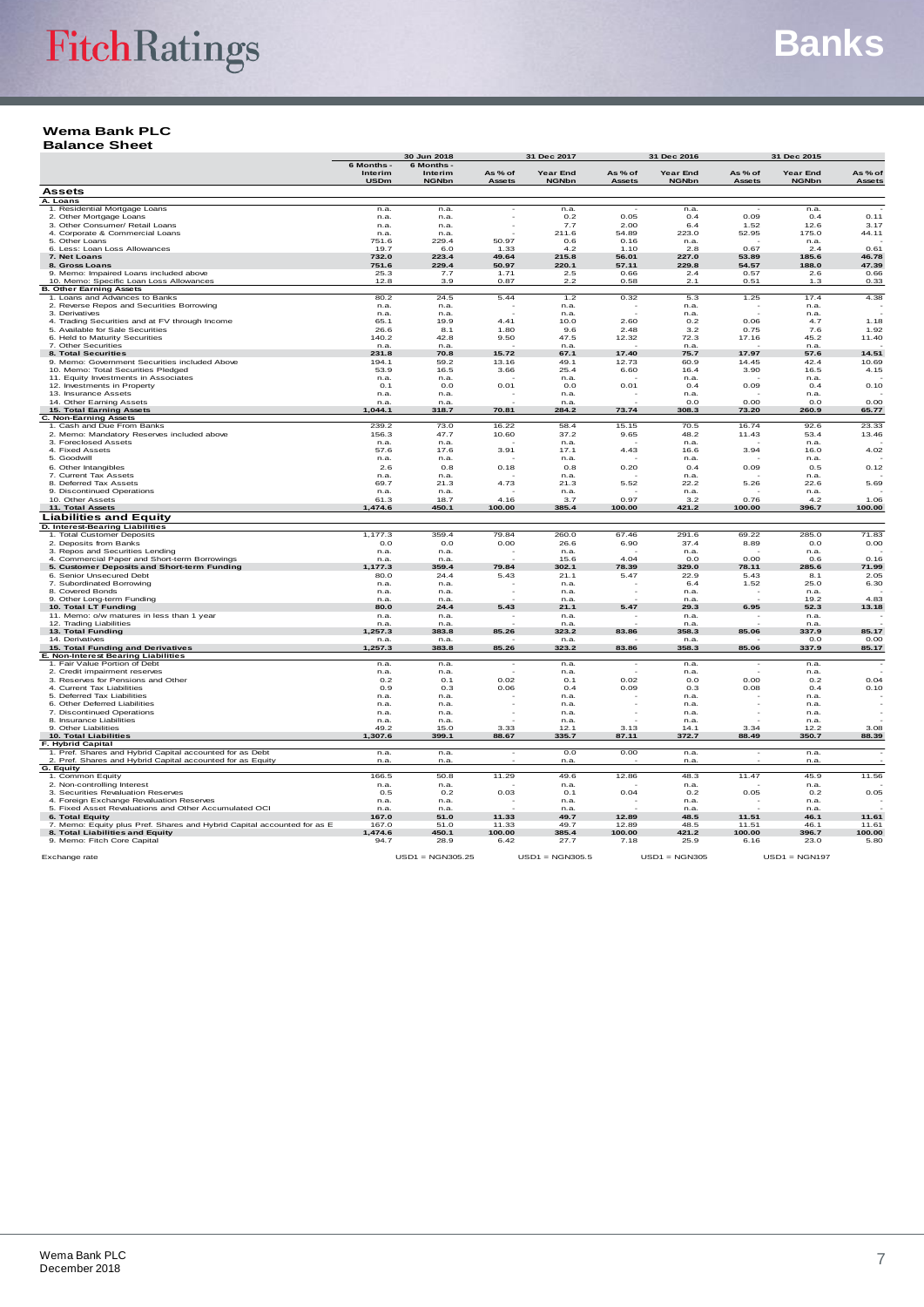# **Summary Analytics**

|                                                                           | 30 Jun 2018        | 31 Dec 2017     | 31 Dec 2016 | 31 Dec 2015 |
|---------------------------------------------------------------------------|--------------------|-----------------|-------------|-------------|
|                                                                           | 6 Months - Interim | <b>Year End</b> | Year End    | Year End    |
|                                                                           |                    |                 |             |             |
| A. Interest Ratios                                                        |                    |                 |             |             |
| 1. Interest Income/ Average Earning Assets                                | 16.79              | 18.12           | 17.43       | 16.33       |
| 2. Interest Income on Loans/ Average Gross Loans                          | 20.62              | 20.50           | 20.65       | 19.86       |
| 3. Interest Expense on Customer Deposits/ Average Customer Deposits       | 9.11               | 8.86            | 8.19        | 6.21        |
| 4. Interest Expense/ Average Interest-bearing Liabilities                 | 9.30               | 9.98            | 8.11        | 6.49        |
| 5. Net Interest Income/ Average Earning Assets                            | 6.01               | 6.84            | 7.33        | 7.81        |
| 6. Net Int. Inc Less Loan Impairment Charges/ Av. Earning Assets          | 5.78               | 6.18            | 7.24        | 7.90        |
| 7. Net Interest Inc Less Preferred Stock Dividend/ Average Earning Assets | 6.01               | 6.84            | 7.33        | 7.81        |
| <b>B. Other Operating Profitability Ratios</b>                            |                    |                 |             |             |
| 1. Operating Profit/ Risk Weighted Assets                                 | 1.94               | 1.71            | 1.72        | 1.75        |
| 2. Non-Interest Expense/ Gross Revenues                                   | 86.29              | 83.76           | 87.06       | 89.44       |
| 3. Loans and securities impairment charges/ Pre-impairment Op. Profit     | 15.96              | 42.21           | 11.18       | (7.43)      |
| 4. Operating Profit/ Average Total Assets                                 | 0.87               | 0.75            | 0.84        | 0.82        |
| 5. Non-Interest Income/ Gross Revenues                                    | 42.20              | 37.52           | 34.31       | 32.62       |
| 6. Non-Interest Expense/ Average Total Assets                             | 6.50               | 6.71            | 6.34        | 6.49        |
| 7. Pre-impairment Op. Profit/ Average Equity                              | 8.64               | 10.49           | 7.82        | 6.22        |
| 8. Pre-impairment Op. Profit/ Average Total Assets                        | 1.03               | 1.30            | 0.94        | 0.77        |
| 9. Operating Profit/ Average Equity                                       | 7.26               | 6.06            | 6.95        | 6.68        |
| <b>C. Other Profitability Ratios</b>                                      |                    |                 |             |             |
| 1. Net Income/ Average Total Equity                                       | 6.29               | 4.65            | 5.50        | 5.07        |
| 2. Net Income/ Average Total Assets                                       | 0.75               | 0.58            | 0.66        | 0.63        |
| 3. Fitch Comprehensive Income/ Average Total Equity                       | 6.33               | 4.94            | 5.18        | 5.12        |
| 4. Fitch Comprehensive Income/ Average Total Assets                       | 0.76               | 0.61            | 0.62        | 0.63        |
| 5. Taxes/ Pre-tax Profit                                                  | 13.51              | 24.68           | 20.88       | 24.01       |
| 6. Net Income/ Risk Weighted Assets                                       | 1.68               | 1.32            | 1.37        | 1.33        |
| D. Capitalization                                                         |                    |                 |             |             |
| 1. FCC/ FCC-Adjusted Risk Weighted Assets                                 | 15.35              | 15.83           | 13.66       | 13.47       |
| 2. Tangible Common Equity/ Tangible Assets                                | 6.75               | 7.61            | 6.50        | 6.16        |
| 3. Equity/ Total Assets                                                   | 11.33              | 12.89           | 11.51       | 11.61       |
| 4. Basel Leverage Ratio                                                   | n.a.               | n.a.            | n.a.        | n.a.        |
| 5. Common Equity Tier 1 Capital Ratio                                     | n.a.               | n.a.            | n.a.        | n.a.        |
| 6. Fully Loaded Common Equity Tier 1 Capital Ratio                        | n.a.               | n.a.            | n.a.        | n.a.        |
| 7. Tier 1 Capital Ratio                                                   | n.a.               | 12.32           | 9.12        | 11.31       |
| 8. Total Capital Ratio                                                    | 13.27              | 14.32           | 11.07       | 15.09       |
| 9. Impaired Loans less Loan Loss Allowances/ Fitch Core Capital           | 5.92               | (6.16)          | (1.66)      | 0.85        |
| 10. Impaired Loans less Loan Loss Allowances/ Equity                      | 3.36               | (3.43)          | (0.89)      | 0.43        |
| 11. Cash Dividends Paid & Declared/ Net Income                            | n.a.               | n.a.            | 0.00        | 0.00        |
| 12. Risk Weighted Assets/ Total Assets                                    | 41.83              | 45.35           | 45.07       | 43.06       |
| 13. Risk Weighted Assets - Standardised/ Risk Weighted Assets             | n.a.               | n.a.            | n.a.        | n.a.        |
| 14. Risk Weighted Assets - Advanced Method/ Risk Weighted Assets          | n.a.               | n.a.            | n.a.        | n.a.        |
| E. Loan Quality                                                           |                    |                 |             |             |
| 1. Impaired Loans/ Gross Loans                                            | 3.36               | 1.15            | 1.05        | 1.39        |
| 2. Growth of Gross Loans                                                  | 4.25               | (4.25)          | 22.24       | 23.46       |
| 3. Loan Loss Allowances/ Impaired Loans                                   | 77.81              | 167.23          | 117.90      | 92.52       |
| 4. Loan Impairment Charges/ Average Gross Loans                           | 0.31               | 0.88            | 0.12        | (0.14)      |
| 5. Growth of Total Assets                                                 | 16.80              | (8.51)          | 6.17        | 3.71        |
| 6. Loan Loss Allowances/ Gross Loans                                      | 2.61               | 1.92            | 1.23        | 1.29        |
| 7. Net Charge-offs/ Average Gross Loans                                   | (0.02)             | (0.01)          | 0.27        | 0.04        |
| 8. Impaired Loans + Foreclosed Assets/ Gross Loans + Foreclosed Assets    | 3.36               | 1.15            | 1.05        | 1.39        |
| F. Funding and Liquidity                                                  |                    |                 |             |             |
| 1. Loans/ Customer Deposits                                               | 63.84              | 84.65           | 78.83       | 65.98       |
| 2. Liquidity Coverage Ratio                                               | n.a.               | n.a.            | n.a.        | n.a.        |
| 3. Customer Deposits/ Total Funding (including Pref. Shares & Hybrids)    | 93.63              | 80.44           | 81.38       | 84.33       |
| 4. Interbank Assets/ Interbank Liabilities                                | n.a.               | 4.63            | 14.07       | n.a.        |
| 5. Net Stable Funding Ratio                                               | n.a.               | n.a.            | n.a.        | n.a.        |
| 6. Growth of Total Customer Deposits                                      | 38.23              | (10.84)         | 2.31        | 10.05       |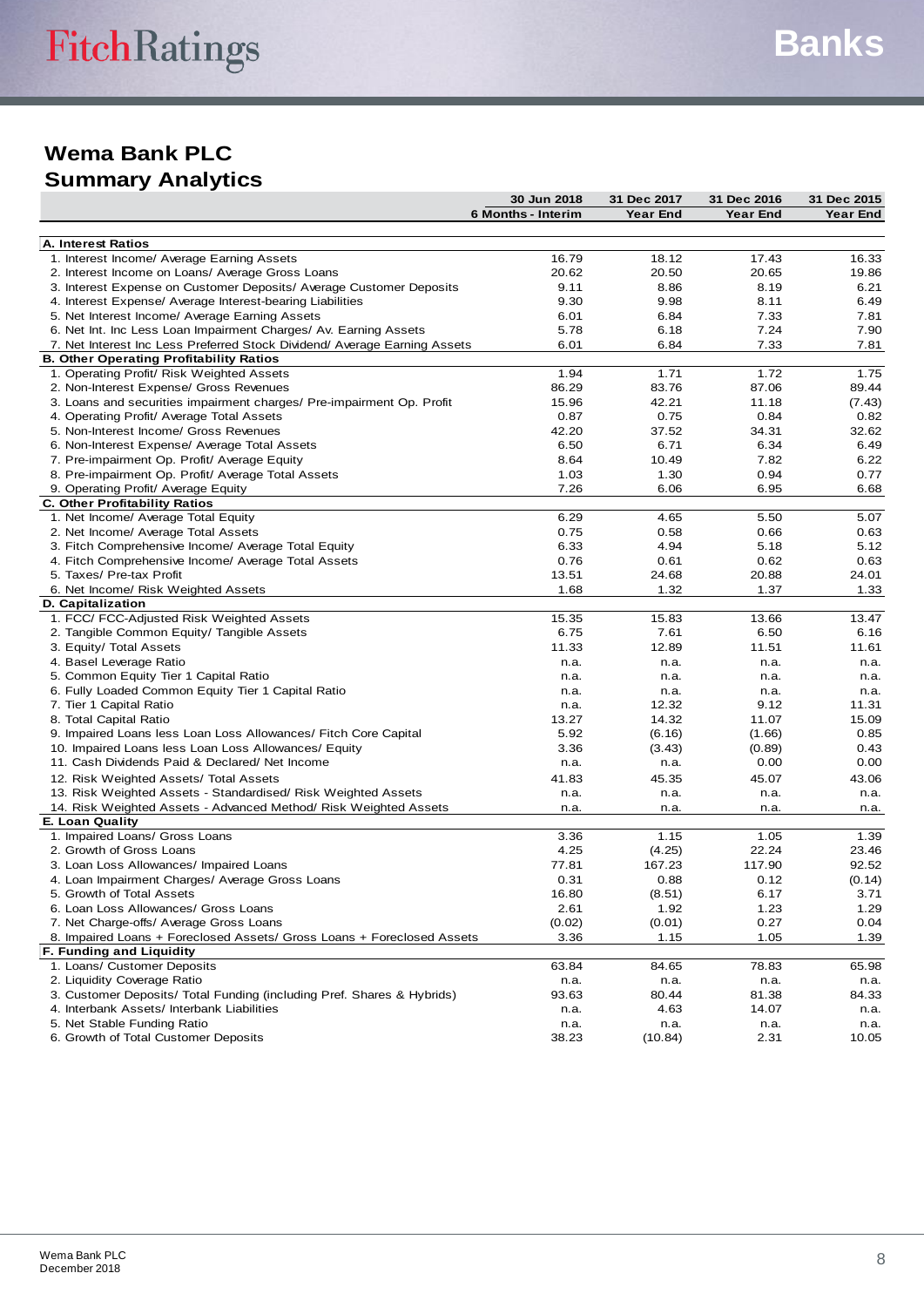#### **Reference Data**

|                                                                                              |                       | 30 Jun 2018           |                          | 31 Dec 2017       |               |                 | 31 Dec 2016<br>31 Dec 2015 |                 |              |
|----------------------------------------------------------------------------------------------|-----------------------|-----------------------|--------------------------|-------------------|---------------|-----------------|----------------------------|-----------------|--------------|
|                                                                                              | 6 Months -<br>Interim | 6 Months -<br>Interim | As % of                  | <b>Year End</b>   | As % of       | Year End        | As % of                    | Year End        | As % of      |
|                                                                                              | <b>USDm</b>           | <b>NGNbn</b>          | Assets                   | <b>NGNbn</b>      | Assets        | <b>NGNbn</b>    | Assets                     | <b>NGNbn</b>    | Assets       |
| A. Off-Balance Sheet Items                                                                   |                       |                       |                          |                   |               |                 |                            |                 |              |
| 1. Managed Securitized Assets Reported Off-Balance Sheet                                     | n.a.                  | n.a.                  | $\overline{\phantom{a}}$ | n.a.              |               | n.a.            |                            | n.a.            |              |
| 2. Other off-balance sheet exposure to securitizations<br>3. Guarantees                      | n.a.<br>138.5         | n.a.<br>42.3          | 9.39                     | n.a.<br>33.4      | 8.67          | n.a.<br>22.4    | 5.32                       | n.a.<br>8.8     | 2.22         |
| 4. Acceptances and documentary credits reported off-balance sheet                            | n.a.                  | n.a.                  |                          | n.a.              |               | n.a.            |                            | n.a.            |              |
| 5. Committed Credit Lines                                                                    | n.a.                  | n.a.                  |                          | n.a.              |               | n.a.            |                            | n.a.            |              |
| 6. Other Contingent Liabilities                                                              | n.a.                  | n.a.                  |                          | 14.9              | 3.86          | 15.1            | 3.60                       | 10.2            | 2.58         |
| 7. Other Off-Balance Sheet items<br>8. Total Assets under Management                         | 80.9<br>n.a.          | 24.7<br>n.a.          | 5.49                     | n.a.<br>n.a.      |               | n.a.<br>n.a.    |                            | n.a.<br>n.a.    |              |
| <b>B. Average Balance Sheet</b>                                                              |                       |                       |                          |                   |               |                 |                            |                 |              |
| 1. Average Loans                                                                             | 731.1                 | 223.2                 | 49.58                    | 219.6             | 56.98         | 187.4           | 44.50                      | 152.5           | 38.43        |
| 2. Average Earning Assets                                                                    | 998.9                 | 304.9                 | 67.74                    | 291.5             | 75.63         | 255.1           | 60.57                      | 227.7           | 57.40        |
| 3. Average Total Assets<br>4. Average Managed Securitized Assets (OBS)                       | 1,379.5<br>n.a.       | 421.1<br>n.a.         | 93.55                    | 398.6<br>n.a.     | 103.42        | 390.9<br>n.a.   | 92.80                      | 363.6<br>n.a.   | 91.64        |
| 5. Average Interest-Bearing Liabilities                                                      | 1,158.8               | 353.7                 | 78.58                    | 329.5             | 85.50         | 317.7           | 75.42                      | 299.2           | 75.42        |
| 6. Average Common equity                                                                     | 164.3                 | 50.1                  | 11.14                    | 49.2              | 12.78         | 46.9            | 11.14                      | 44.3            | 11.15        |
| 7. Average Equity                                                                            | 164.8                 | 50.3                  | 11.18                    | 49.4              | 12.83         | 47.1            | 11.18                      | 44.8            | 11.29        |
| 8. Average Customer Deposits                                                                 | 1,010.6               | 308.5                 | 68.53                    | 263.9             | 68.49         | 261.2           | 62.00                      | 243.4           | 61.36        |
| <b>C. Maturities</b>                                                                         |                       |                       |                          |                   |               |                 |                            |                 |              |
| <b>Asset Maturities:</b>                                                                     |                       |                       |                          |                   |               |                 |                            |                 |              |
| Loans & Advances < 3 months<br>Loans & Advances 3 - 12 Months                                | n.a.<br>n.a.          | n.a.<br>n.a.          |                          | 38.5<br>45.9      | 9.98<br>11.91 | 70.6<br>68.8    | 16.75<br>16.34             | 16.5<br>28.4    | 4.16<br>7.16 |
| Loans and Advances 1 - 5 Years                                                               | n.a.                  | n.a.                  |                          | 83.4              | 21.64         | 71.0            | 16.86                      | 100.7           | 25.38        |
| Loans & Advances $> 5$ years                                                                 | n.a.                  | n.a.                  |                          | 52.3              | 13.58         | 16.6            | 3.94                       | 42.4            | 10.69        |
| Debt Securities < 3 Months                                                                   | n.a.                  | n.a.                  |                          | n.a.              |               | n.a.            |                            | n.a.            |              |
| Debt Securities 3 - 12 Months                                                                | n.a.                  | n.a.                  |                          | n.a.              |               | n.a.            |                            | n.a.            |              |
| Debt Securities 1 - 5 Years                                                                  | n.a.                  | n.a.                  |                          | n.a.              |               | n.a.            |                            | n.a.            |              |
| Debt Securities > 5 Years                                                                    | n.a.                  | n.a.                  |                          | n.a.              |               | n.a.            |                            | n.a.            |              |
| Loans & Advances to Banks < 3 Months                                                         | n.a.                  | n.a.                  |                          | n.a.              |               | n.a.            |                            | n.a.            |              |
| Loans & Advances to Banks 3 - 12 Months                                                      | n.a.                  | n.a.                  |                          | n.a.              |               | n.a.            |                            | n.a.            |              |
| Loans & Advances to Banks 1 - 5 Years<br>Loans & Advances to Banks > 5 Years                 | n.a.<br>n.a.          | n.a.                  |                          | n.a.              |               | n.a.            |                            | n.a.            |              |
| <b>Liability Maturities:</b>                                                                 |                       | n.a.                  |                          | n.a.              |               | n.a.            |                            | n.a.            |              |
| Retail Deposits < 3 months                                                                   | 602.3                 | 183.9                 | 40.85                    | 143.8             | 37.31         | 171.1           | 40.62                      | 170.7           | 43.02        |
| Retail Deposits 3 - 12 Months                                                                | 248.7                 | 75.9                  | 16.86                    | 36.7              | 9.51          | 27.4            | 6.50                       | 27.4            | 6.91         |
| Retail Deposits 1 - 5 Years                                                                  | 311.6                 | 95.1                  | 21.13                    | 74.0              | 19.21         | 56.9            | 13.51                      | 56.9            | 14.34        |
| Retail Deposits > 5 Years                                                                    | n.a.                  | n.a.                  |                          | n.a.              |               | 27.9            | 6.63                       | 30.0            | 7.56         |
| Other Deposits < 3 Months                                                                    | n.a.                  | n.a.                  |                          | n.a.              |               | n.a.            |                            | n.a.            |              |
| Other Deposits 3 - 12 Months                                                                 | n.a.                  | n.a.                  |                          | n.a.              |               | n.a.            |                            | n.a.            |              |
| Other Deposits 1 - 5 Years<br>Other Deposits > 5 Years                                       | n.a.                  | n.a.                  |                          | n.a.              |               | n.a.            |                            | n.a.            |              |
|                                                                                              | n.a.                  | n.a.                  |                          | n.a.              |               | n.a.            |                            | n.a.            |              |
| Deposits from Banks < 3 Months<br>Deposits from Banks 3 - 12 Months                          | n.a.<br>n.a.          | n.a.<br>n.a.          |                          | 26.6<br>n.a.      | 6.90          | 37.4<br>n.a.    | 8.89                       | n.a.<br>n.a.    |              |
| Deposits from Banks 1 - 5 Years                                                              | n.a.                  | n.a.                  |                          | n.a.              |               | n.a.            |                            | n.a.            |              |
| Deposits from Banks > 5 Years                                                                | n.a.                  | n.a.                  |                          | n.a.              |               | n.a.            |                            | n.a.            |              |
| Senior Debt Maturing < 3 months                                                              | n.a.                  | n.a.                  |                          | n.a.              |               | 6.4             | 1.52                       | n.a.            |              |
| Senior Debt Maturing 3-12 Months                                                             | n.a.                  | n.a.                  |                          | 15.6              | 4.04          | 0.0             | 0.00                       | n.a.            |              |
| Senior Debt Maturing 1- 5 Years                                                              | n.a.                  | n.a.                  |                          | 3.3               | 0.84          | 0.0             | 0.00                       | n.a.            |              |
| Senior Debt Maturing > 5 Years                                                               | n.a.                  | n.a.                  |                          | 17.8              | 4.62          | 16.4            | 3.90                       | n.a.            |              |
| <b>Total Senior Debt on Balance Sheet</b><br>Fair Value Portion of Senior Debt               | n.a.<br>n.a.          | n.a.<br>n.a.          |                          | 36.6<br>n.a.      | 9.50          | 22.9<br>n.a.    | 5.43                       | n.a.            |              |
| Subordinated Debt Maturing < 3 months                                                        | n.a.                  | n.a.                  |                          | n.a.              |               | n.a.            |                            | n.a.<br>n.a.    |              |
| Subordinated Debt Maturing 3-12 Months                                                       | n.a.                  | n.a.                  |                          | n.a.              |               | n.a.            |                            | n.a.            |              |
| Subordinated Debt Maturing 1- 5 Year                                                         | n.a.                  | n.a.                  |                          | n.a.              |               | n.a.            |                            | n.a.            |              |
| Subordinated Debt Maturing > 5 Years                                                         | n.a.                  | n.a.                  |                          | n.a.              |               | n.a.            |                            | n.a.            |              |
| <b>Total Subordinated Debt on Balance Sheet</b><br>Fair Value Portion of Subordinated Debt   | n.a.<br>n.a           | n.a.<br>n.a.          |                          | n.a.<br>n.a       |               | 6.4<br>n.a.     | 1.52                       | 25.0<br>n.a.    | 6.30         |
| D. Risk Weighted Assets                                                                      |                       |                       |                          |                   |               |                 |                            |                 |              |
| 1. Risk Weighted Assets                                                                      | 616.8                 | 188.3                 | 41.83                    | 174.8             | 45.35         | 189.9           | 45.07                      | 170.9           | 43.06        |
| 2. Fitch Core Capital Adjustments for Insurance and Securitisation Risk Weighted Asse        | n.a.                  | n.a.                  |                          | n.a.              |               | n.a.            |                            | n.a.            |              |
| 3. Fitch Core Capital Adjusted Risk Weighted Assets                                          | 616.8                 | 188.3                 | 41.83                    | 174.8             | 45.35         | 189.9           | 45.07                      | 170.9           | 43.06        |
| 4. Other Fitch Adjustments to Risk Weighted Assets<br>5. Fitch Adjusted Risk Weighted Assets | n.a.<br>616.8         | n.a.<br>188.3         | 41.83                    | n.a.<br>174.8     | 45.35         | n.a.<br>189.9   | 45.07                      | n.a.<br>170.9   | 43.06        |
| E. Fitch Core Capital Reconciliation                                                         |                       |                       |                          |                   |               |                 |                            |                 |              |
| 1. Total Equity as reported (including non-controlling interests)                            | 167.0                 | 51.0                  | 11.33                    | 49.7              | 12.89         | 48.5            | 11.51                      | 46.1            | 11.61        |
| 2. Fair-value adjustments relating to own credit risk on debt issued                         | 0.0                   | 0.0                   | 0.00                     | 0.0               | 0.00          | 0.0             | 0.00                       | 0.0             | 0.00         |
| 3. Non-loss-absorbing non-controlling interests                                              | 0.0                   | 0.0                   | 0.00                     | 0.0               | 0.00          | 0.0             | 0.00                       | 0.0             | 0.00         |
| 4. Goodwill<br>5. Other intangibles                                                          | 0.0<br>2.6            | 0.0<br>0.8            | 0.00<br>0.18             | 0.0<br>0.8        | 0.00<br>0.20  | 0.0<br>0.4      | 0.00<br>0.09               | 0.0<br>0.5      | 0.00<br>0.12 |
| 6. Deferred tax assets deduction                                                             | 69.7                  | 21.3                  | 4.73                     | 21.3              | 5.52          | 22.2            | 5.26                       | 22.6            | 5.69         |
| 7. Net asset value of insurance subsidiaries                                                 | 0.0                   | 0.0                   | 0.00                     | 0.0               | 0.00          | 0.0             | 0.00                       | 0.0             | 0.00         |
| 8. First loss tranches of off-balance sheet securitizations                                  | 0.0                   | 0.0                   | 0.00                     | 0.0               | 0.00          | 0.0             | 0.00                       | 0.0             | 0.00         |
| 9. Fund for general banking risks if not already included and readily convertible into equit | 0.0                   | 0.0                   | 0.00                     | 0.0               | 0.00          | 0.0             | 0.00                       | 0.0             | 0.00         |
| 10. Fitch Core Capital                                                                       | 94.7                  | 28.9                  | 6.42                     | 27.7              | 7.18          | 25.9            | 6.16                       | 23.0            | 5.80         |
|                                                                                              |                       |                       |                          |                   |               |                 |                            |                 |              |
| <b>Exchange Rate</b>                                                                         |                       | $USD1 = NGN305.25$    |                          | $USD1 = NGN305.5$ |               | $USD1 = NGN305$ |                            | $USD1 = NGN197$ |              |